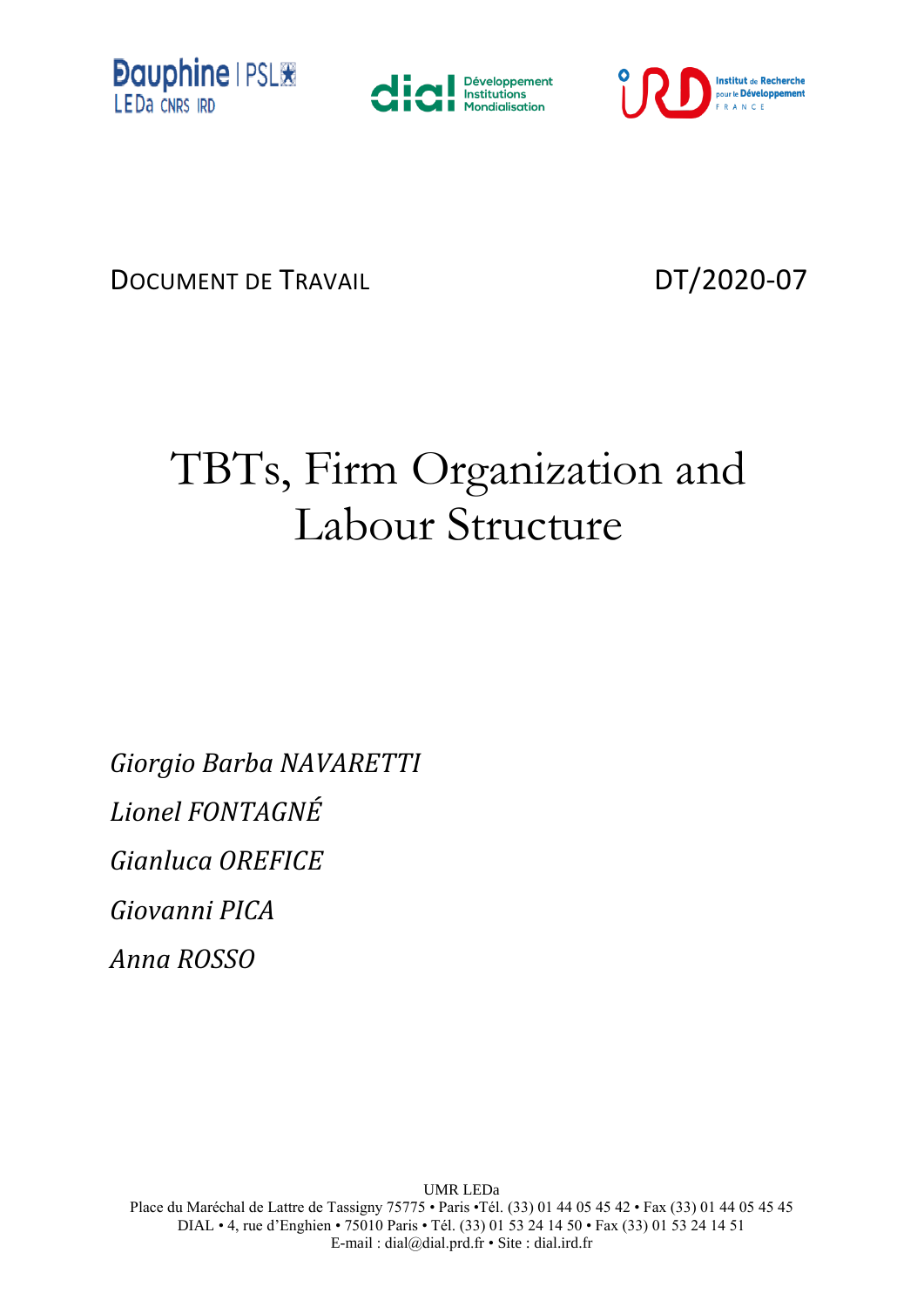## TBTs, Firm Organization and Labour Structure<sup>∗</sup>

Giorgio Barba Navaretti<sup>†</sup> Lionel Fontagné<sup>‡</sup> Gianluca Orefice<sup>§</sup> Giovanni Pica

Anna Rosso

July 28, 2020

#### Abstract

This paper investigates the effects on firms' occupational structure of shocks induced by the introduction of Technical Barriers to Trade (TBTs) in importing countries. We rely on the Specific Trade Concern (STC) data released by the WTO to identify trade-restrictive TBT measures, combined with matched employer-employee data for the population of French exporters over the period 1995- 2010, and with information on the list of product-destinations served by each French exporter. Controlling for time-invariant firm/occupation effects and for time-varying sector/occupation shocks, IV estimates show that exporters respond to increased complexity associated with restrictive TBTs at destination by raising the share of managers at the expense of blue collars, white collars and professionals. This evidence is consistent with the growing literature exploring how firms organize their workforce composition in presence of exogenous (foreign) shocks; and it is also related to the well-beaten literature on the labour market effects of trade.

Key words: skill composition, labor demand, trade barriers, non-tariff measures

<sup>∗</sup>We thank Sante De Pinto for excellent research assistance. We are also indebted to the participants of the 2017 Paris Pronto Workshop, and in particular to our discussant Ron Davis. This paper was produced as part of the project "Productivity, Non-Tariff Measures and Openness" (PRONTO) funded by the European Commission under the 7th Framework Programme, Theme SSH.2013.4.3-3 "Untapped Potential for Growth and Employment Reducing the Cost of Non-Tariff Measures in Goods, Services and Investment", Grant agreement No. 613504.

<sup>†</sup>Universit`a degli Studi di Milano and LdA. Email: barba@unimi.it

<sup>&</sup>lt;sup>‡</sup>Paris School of Economics – Université Paris I & CEPII. Email: lionel.fontagne@univ-paris1.fr

<sup>§</sup>University Paris-Dauphine, PSL and CESifo. Email: gianluca.orefice@dauphine.psl.eu

 $\P$ Università della Svizzera Italiana, LdA and CSEF. Email: giovanni.pica@usi.ch

Università degli Studi di Milan, LdA and CEP . Email: anna.rosso@unimi.it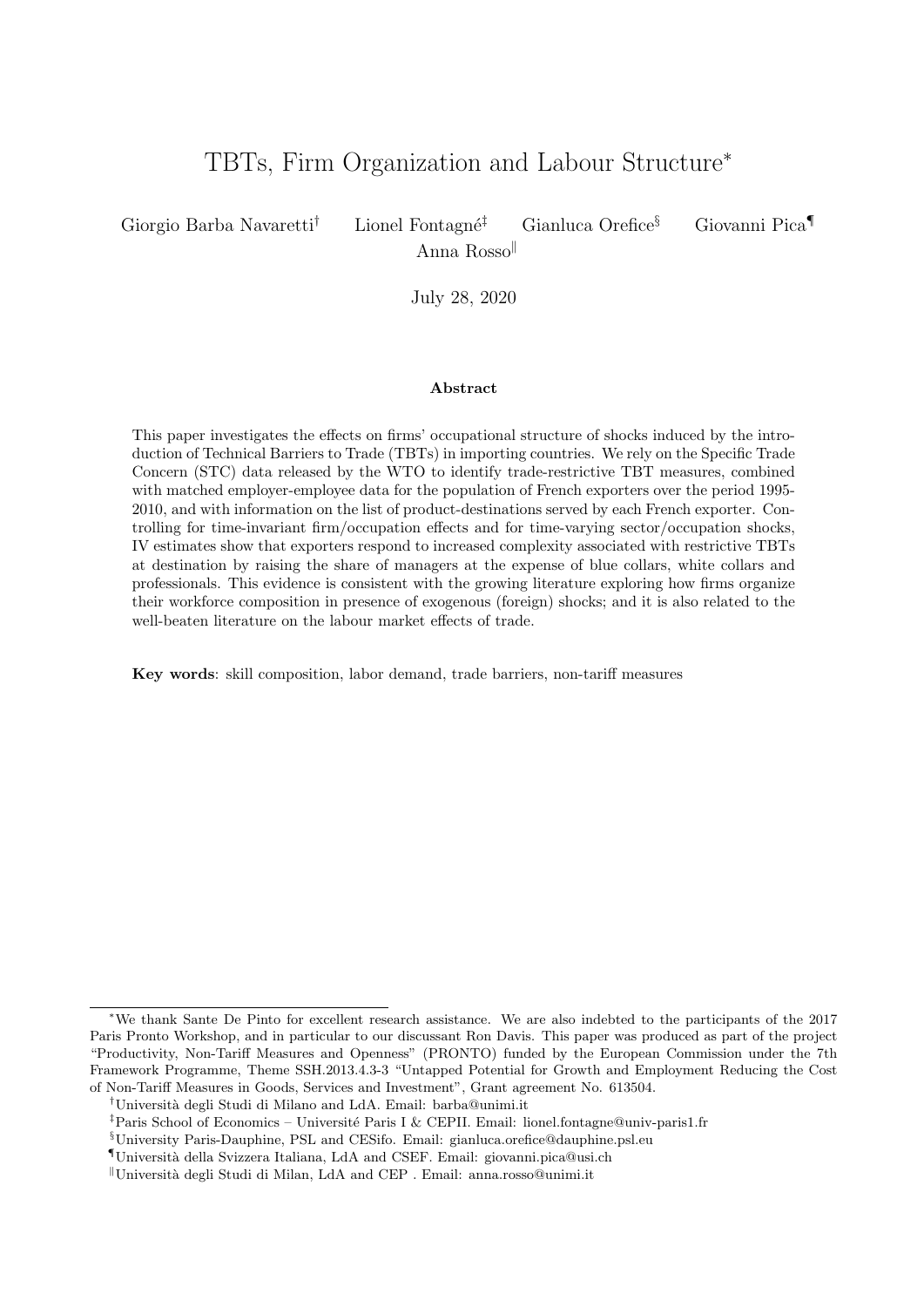## 1 Introduction

Trade shocks in export markets may affect the relative demand for skills [\(Burstein and Vogel, 2017;](#page-27-0) [Harrigan and Reshef, 2015; Yeaple, 2005;](#page-28-0) [Biscourp and Kramarz, 2007\)](#page-27-0). Trade policies that impose new technological standards in destination markets may also affect the occupational structure of exporting firms, as they require to devise and implement new production and/or organizational processes. More specifically, new technological standards raise skill-intensive fixed export costs, due to the need to adapt the production process, as well as to additional coordination requirements and marketing needs, and therefore they alter the relative demand for skills.<sup>1</sup> This paper investigates the effects on firms' occupational structure of shocks induced by the introduction of a specific class of Non-Tariff Measures NTMs in exporting countries, namely stringent Technical Barriers to Trade (TBTs).

Analyzing the employment effects of NTMs is extremely relevant in the light of their increasing importance. Trade policy has recently undergone profound transformations. Multilateral agreements, Preferential Trade Agreements and unilateral episodes of trade liberalization have limited the use of tariff measures as an instrument of trade policy. Therefore, policymakers increasingly resort to NTMs to obstacle trade and protect domestic producers.<sup>2</sup> NTMs imply non-negligible increases in trade cost, and often represent an impediment to trade (see World Trade Report [2012;](#page-28-0) Fontagné et al. [2015;](#page-27-0) Crivelli and Groeschl [2016;](#page-27-0) Fontagn´e and Orefice [2018;](#page-27-0) Grundke and Moser [2019\)](#page-28-0).

Within NTMs, we focus on the most stringent TBTs identified here as those challenged by exporters in the dedicated WTO committee. TBTs are measures that impose technical requirements on exporting firms as they refer to technical regulations (and the related assessment of conformity) and specific characteristics of a product; such as quality, production process methods, labeling and packaging characteristics.<sup>3</sup> While these measures are not explicitly aimed at restricting trade, and are often actually intended to protect the environment, consumer safety and national security, in many

<sup>&</sup>lt;sup>1</sup>[Matsuyama](#page-28-0) [\(2007\)](#page-28-0) argues that fixed export costs are skill intensive because they involve services and tasks related to marketing, research, communication and logistic knowledge. [Brambilla et al.](#page-27-0) [\(2012\)](#page-27-0) provide empirical evidence in support of this view.

 $^{2}$ Pascal Lamy, the former Director General of the World Trade Organization (WTO), in his farewell statement in July 24 2013 evoked the increasing role of NTMs as potential protectionist policies: "The issue today is with the difficulties involved in trade opening. Domestic trade politics have become more difficult and trade deals have become more complex because the nature of obstacles to trade has evolved. We are no longer negotiating just the reduction of tariffs, but also of non-tariff barriers, which have gained enormous importance".

<sup>&</sup>lt;sup>3</sup>In particular, a technical regulation is "a document that sets out product characteristics or related processes and production methods, including the applicable administrative provisions, with which compliance is mandatory. It may also include or deal exclusively with terminology, symbols, packaging, marking or labeling requirements as they apply to a product, process or production method" [\(UNCTAD](#page-28-0) [\(2019\)](#page-28-0)). The International classification of NTMs is available at: <https://unctad.org/en/Pages/DITC/Trade-Analysis/Non-Tariff-Measures/NTMs-Classification.aspx>. A detailed definition of TBTs is provided at: [https://unctad.org/en/Pages/DITC/Trade-Analysis/Non-Tariff-Measures/](https://unctad.org/en/Pages/DITC/Trade-Analysis/Non-Tariff-Measures/MAST-Group-on-NTMs.aspx) [MAST-Group-on-NTMs.aspx](https://unctad.org/en/Pages/DITC/Trade-Analysis/Non-Tariff-Measures/MAST-Group-on-NTMs.aspx).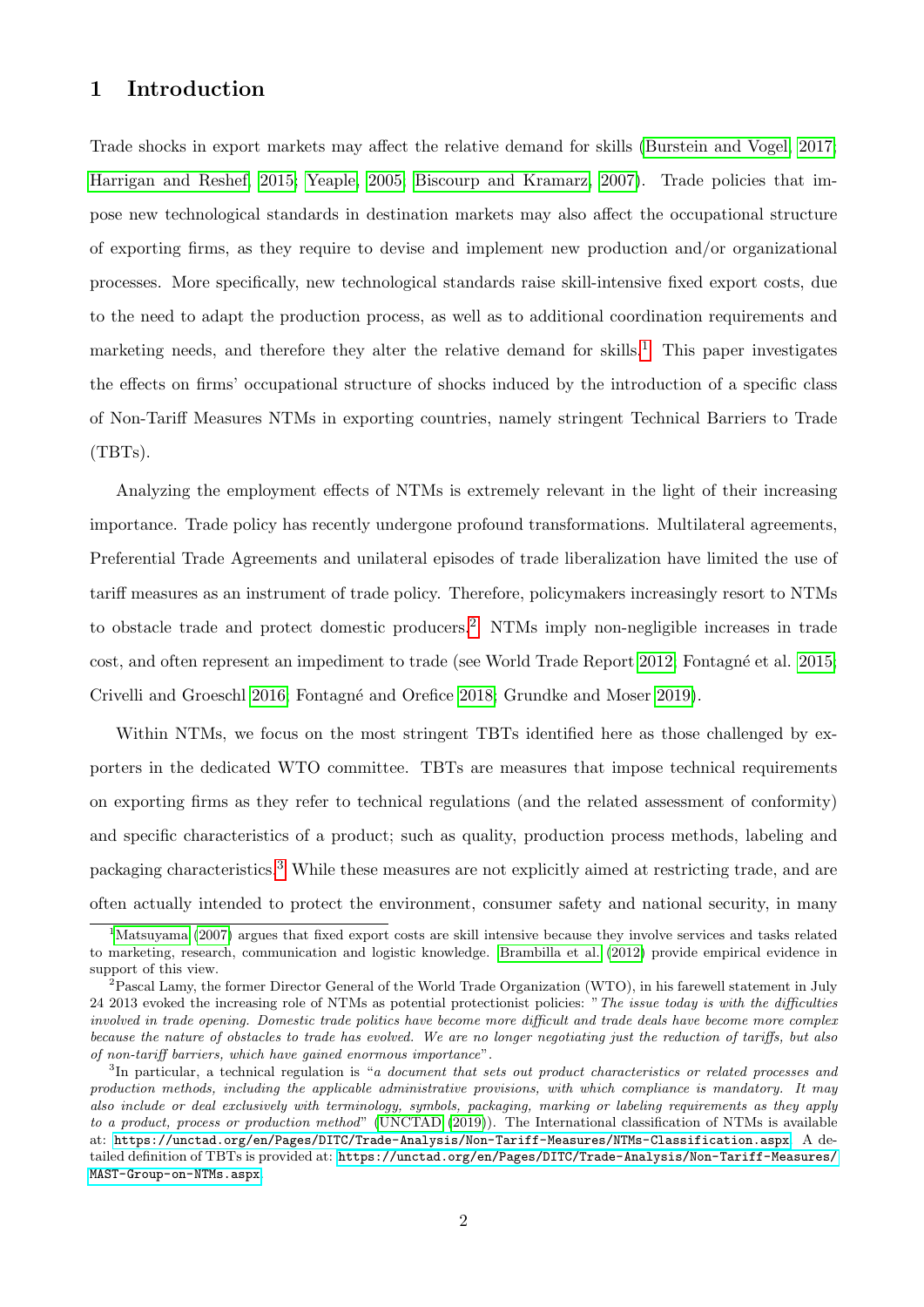instances they do act as effective trade barriers (see [WTO](#page-28-0) [\(2012\)](#page-28-0) for a survey) and even respond to reductions in import tariffs [\(Orefice, 2017;](#page-28-0) [Francois et al., 2011; Beverelli et al., 2019\)](#page-27-0).

Of course, not all TBTs are trade-restrictive, as they disseminate information on products' characteristics and reduce uncertainty to the benefit of the consumer. However, a subset of TBTs are restrictive enough (i.e. imply considerable increases in export cost), and potentially unjustified on safety or other acceptable grounds, such that exporting countries challenge them and are object of Specific Trade Concerns (STCs) in the dedicated committee at the WTO.<sup>4</sup> Trade *restrictive* TBT measures represent a particularly suitable example of increases in fixed export costs.<sup>5</sup> In this paper we explicitly look at how STCs on TBT (reflecting actual increases in fixed export costs) affect the occupational composition of firms.<sup>6</sup>

In the present paper, we exploit the variability of restrictive TBTs over time and their different occurrence in different markets for a given category of products as a trade shock for exporters. Our identification strategy relies on exogenous variation in the exposure of exporters to restrictive TBT measures (i.e. TBTs on which a concern has been raised) on their different markets. We observe the year of introduction of the concern at the WTO committee and the duration of the case at the HS4 product category and destination level. Detailed French data allow us to observe the productdestination composition of exporting firms, from which we can build firm-level time-varying measures of exposure to trade-restrictive TBTs.

To properly identify the effects of such trade obstacles, we need to isolate the impact of TBTs from the impact that other determinants of export behavior have on the occupational composition of the firm. So, other trade obstacles, such as transport costs or tariffs at destination, have to be considered and controlled for in the empirical exercise.<sup>7</sup> Beyond trade, we also need to control for technological shocks potentially affecting the within-firm job composition. Our empirical approach

<sup>4</sup>Specific Trade Concerns (STCs) on TBTs are cases raised at the WTO TBT Committee by a complaining country (one or more) against a technical standard imposed by another WTO member state on a (claimed) unjustified basis.

<sup>&</sup>lt;sup>5</sup>In earlier work, Fontagné and Orefice [\(2018\)](#page-27-0) have shown that trade restrictive TBTs impact mainly the extensive margin of trade for French companies, with a small (weak) effect on the intensive margin. The same conclusion holds in sector-aggregated estimations. In the framework of trade models with heterogeneous firms (Chaney [2008\)](#page-27-0), this outcome is consistent with an increase in fixed rather than variable export costs, and justifies interpreting the imposition of new TBTs as an increase in fixed export costs.

<sup>&</sup>lt;sup>6</sup>While TBTs arguably raise *fixed* export cost, other NTMs, such as Sanitary and Phyto-Sanitary or the Pre-Shipment Inspection measures represent a mix of fixed and variable export cost (see Fontagné et al. [2015](#page-27-0) and [2020\)](#page-27-0), and therefore are less likely to affect firms' skill intensity. TBTs differ from Sanitary and Phyto-Sanitary measures (SPS) as the former relate to technical standard of mainly manufacturing products, while the latter concern mainly food and agrifood product and their ingredient composition (contents of pesticides, ingredient mix, etc). Therefore, from a purely economic perspective, while the imposition of a TBT implies almost exclusively a rise in the fixed export cost (see Fontagné and Orefice [2018\)](#page-27-0), the imposition of an SPS implies an increase in both variable and fixed export costs (see Fontagné et al. [2015\)](#page-27-0).

 $7$ Of course, the overall demand for labor may shift in reaction to changes in exports. Our analysis is not concerned with the impact of TBTs on the *level* of employment in exporting firms, but rather on the composition the workforce within the firm.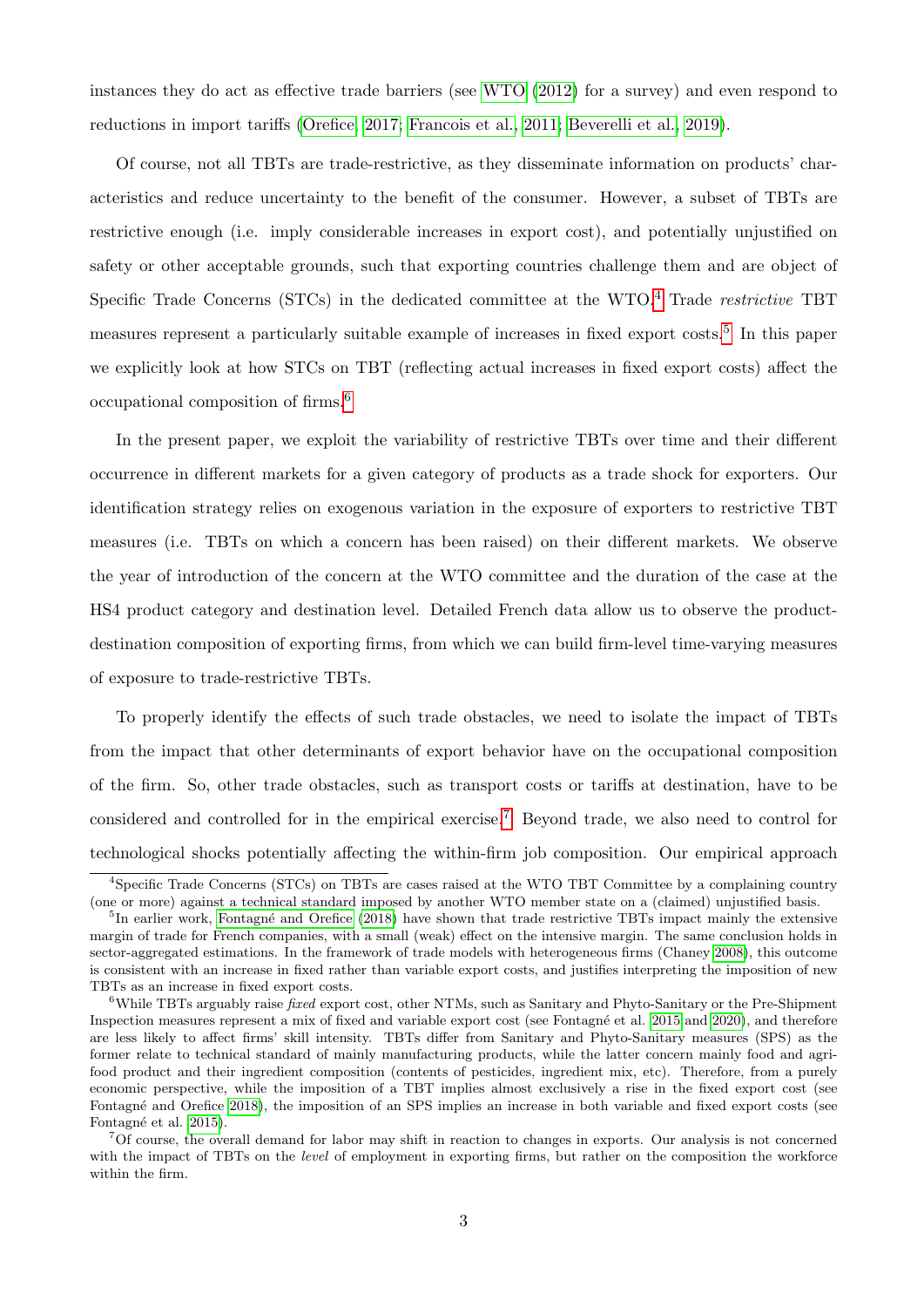relies on the assumption that such technological shifts are sector×occupation×time-specific and fully captured by a set of time-varying sector-occupation fixed effects. Finally, other unobserved firmspecific (time-invariant) characteristics, such as average productivity, management structure and the quality of managers are captured by firms×occupation-specific fixed effects.

Despite this rich set of controls, concerns may arise that the lobbying activity of firms determine which TBT to challenge in the WTO committee. This concern is strongly reduced in our study for two reasons. First, EU-raised STCs are unlikely to be affected by a specific French firm. Second, firm fixed effects fully control for the average (time-invariant) lobbying power of each firm. An additional concern originates from the fact that the number of TBTs faced by a firm may depend on the choice of the markets each firm decides to serve. Insofar as self-selection into high- or low-TBT intensive destinations depends on time-invariant factors, such as managerial ability, this is, again, captured by firm fixed effects. However, to further address any remaining reverse causality concerns and the possibility of endogenous selection of firms into destination markets induced by time-varying firm-specific shocks, we propose an Instrumental Variable approach in which the presence of a EU-raised TBT Specific Trade Concern is instrumented by the presence of a Non EU-raised STC. Such an instrument is unlikely to be correlated either with the lobbying power of French firms or with firm-level shocks triggering entry in destination markets.

We gather firm-specific information from several individual- and firm-level data sources from France. We measure the composition of the workforce in French firms in terms of professional categories exploiting the DADS (*Déclarations Annuelles des Données Sociales*), a matched employer-employee large-scale administrative database.<sup>8</sup> The professional categories include managers (further split in several subcategories), professionals, white collars, qualified blue collars and non qualified blue collars.<sup>9</sup> We also exploit information on the list of product-destinations served by each French exporter over the period 1995-2010 (customs data provided by the *Direction Dénérale Des Douanes et Droits* Indirects, DGDDI). Finally, as mentioned above, we rely on *restrictive* TBTs as revealed by Specific Trade Concern, at HS 4-digit and by destination, so that for each firm we are able to compute the number of exported varieties (i.e. product-destination combinations) under technical standards (TBT) that really imply an increase in the cost of exporting due to additional complexity of the firm's process.

Controlling for firm×occupation-specific time-invariant unobserved heterogeneity, time-varying sector×occupation shocks, and tariffs at destination, we find that one additional Specific Trade

<sup>&</sup>lt;sup>8</sup>We use "DADS-postes": it covers the universe of firms. The drawback is that individual characteristics of employees such as education are not observable.

<sup>&</sup>lt;sup>9</sup>See section [2.2](#page-9-0) for detailed description of occupation groups.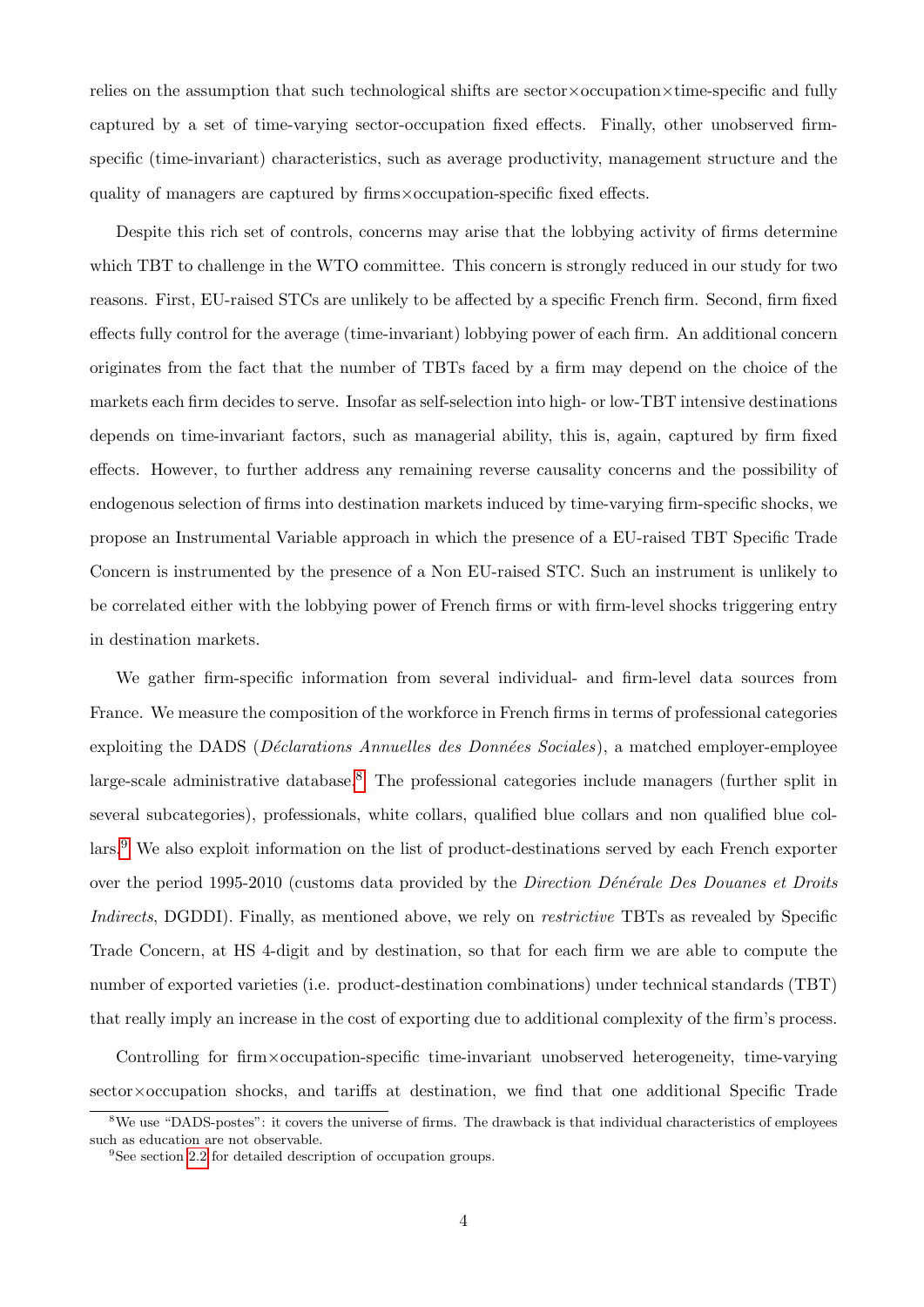Concern on TBT implies a 0.3 percentage point increase in the firm's share of managers (i.e. the top hierarchical layer). When instrumenting the EU-raised TBTs faced by French firms in a given destination-sector with the TBTs raised by non-EU countries in the same destination-sector to account for residual endogeneity concerns, we find that one additional TBT concern increases the share of managers by 1 percentage point. The average increase in the share of managers in the firm facing a restrictive TBT is matched with a decrease in the share of all other occupational groups (in particular qualified and non-qualified blue collar occupations). Among managers, it is shown that exporters affected by TBTs at destination resort to an increase in the share of salaried head of enterprise and engineers. These results illustrate how firms respond to the increased complexity caused by more stringent TBTs (i.e. adaptation cost) by raising the proportion of workers employed in managerial positions, the highest hierarchical layer. Our results are in line with previous literature highlighting the skilled workers intensity of fixed export costs [\(Matsuyama, 2007;](#page-28-0) [Brambilla et al., 2012\)](#page-27-0). We add to this stream of literature by characterizing the specific occupational groups (among skilled workers) that are used by firms to overcome the TBT-driven increases in fixed export costs.

This paper bridges together two strands of literature. The first is the one on the labor market consequences of trade. While the early empirical evidence suggested that such effects were small, increasing wage inequality being ascribed to skill-biased technological change, recent evidence has challenged this view. It is now established that, in the US manufacturing sector over the period 1991-2011, local labor markets highly exposed to import competition from China experienced larger job losses than less exposed areas [\(Acemoglu et al., 2016; Autor et al., 2013\)](#page-27-0). More generally, the polarization of the labor market has been explained by the combination of trade and technological progress (both trade exposure and the share of hours worked in technology-related occupations grew hand in hand implying the difficulty to disentangle their respective responsibilities). Using data on 16 Western European countries, [Goos et al.](#page-28-0) [\(2014\)](#page-28-0) study the role of offshoring and technological change on the job polarization of EU labor markets over the period 1993-2010. In particular, they show the rise in employment shares for high-paid professionals, managers and low-paid personal service workers; and the contemporaneous fall in the employment share for manufacturing routine office workers. Using matched French employer-employee data from 1994 to 2007, [Harrigan et al.](#page-28-0) [\(2020\)](#page-28-0) find a polarization particularly detrimental to middle wage occupations. Using matched employer-employee Danish data over the period 1999-2009 [Keller and Utar](#page-28-0) [\(2016\)](#page-28-0) attribute one sixth of the decline in mid-skills workers employment to the Chinese import competition. [Friedrich](#page-27-0) [\(2020\)](#page-27-0) finds that an increase in firm's layers leads to an increase in inequality within the firm. He uses a trade shock that happened in Denmark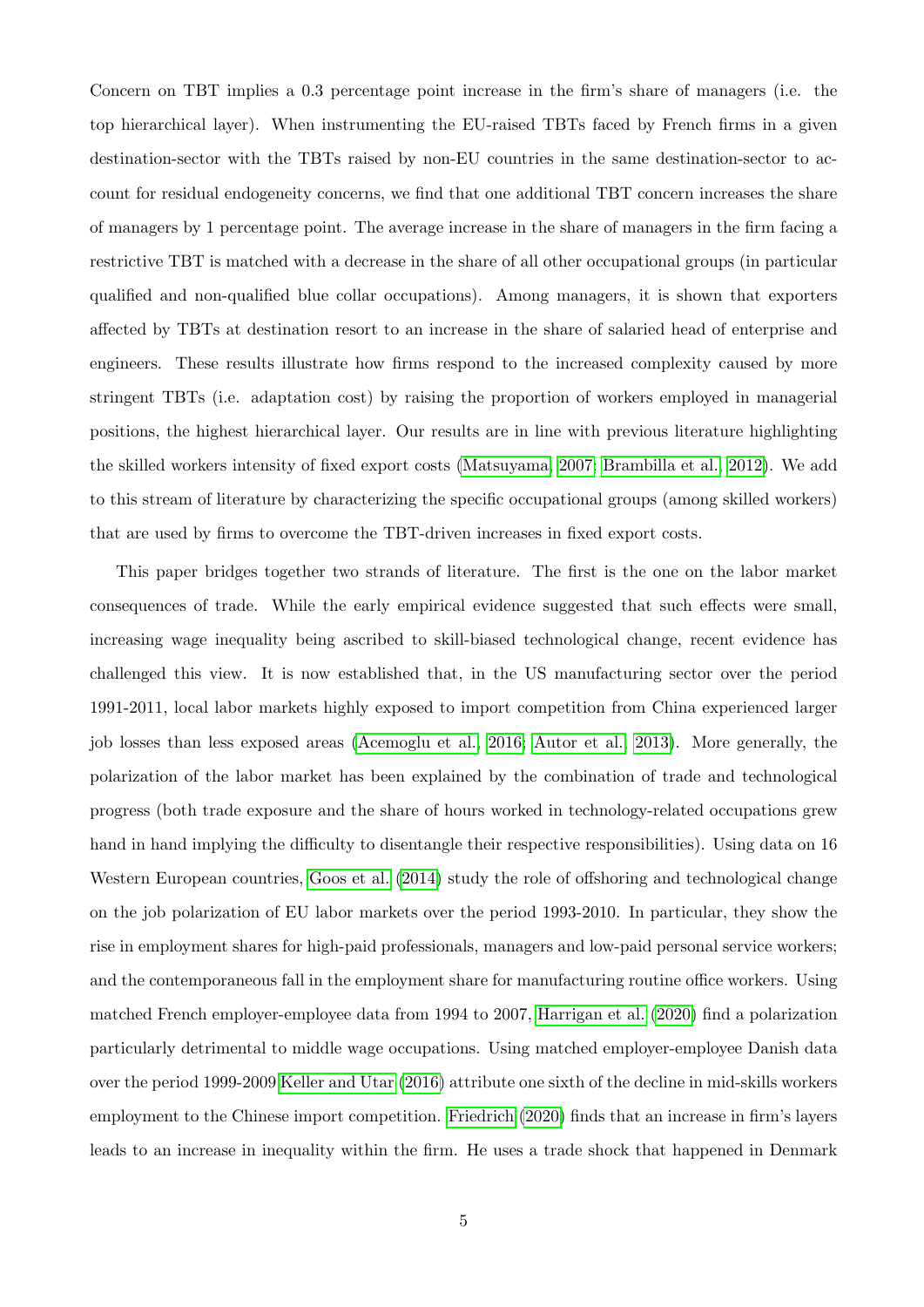in 2006, the Cartoon Crisis, to show that a decrease in exports of firms that traded with Muslim countries caused a decreased in layers for complying firms.<sup>10</sup> However, due to the scant availability of data on firms' employment and workforce composition, no clear-cut conclusion emerges from this literature on the firm's occupational composition effect of trade shocks. Also, little attention has been paid to the consequences of shocks faced on the *export* (rather than on the import) side.<sup>11</sup> These two points represent the main contributions of our paper within the broad literature on trade and labour markets.

The second strand of literature we touch upon is the one that explores how firms organize production in hierarchies to economize on their use of knowledge [\(Garicano, 2000;](#page-28-0) [Caliendo and Rossi-](#page-27-0)[Hansberg, 2012\)](#page-27-0) and predicts that firms react to shocks by managing the number of layers in the organization.<sup>12</sup> We complement this literature by looking at whether firms respond to technical barriers by increasing managerial complexity through an expansion of the share of managers in total employment, hence through a reshaping of the organizational pyramid, with managers growing at the expense of less qualified positions.<sup>13</sup>

The paper proceeds as follows. Section [2](#page-7-0) describes the data and presents basic descriptive statistics. Section [3](#page-14-0) discusses the empirical strategy. Section [4](#page-17-0) presents our baseline results. Section [5](#page-26-0) concludes.

<sup>12</sup>Using French data, [Caliendo et al.](#page-27-0) [\(2015\)](#page-27-0) find evidence that French manufacturing firms grow by actively managing the number of layers in their organization, while [Rossi-Hansberg et al.](#page-28-0) [\(2020\)](#page-28-0) find that expanding Portuguese firms add layers of (middle) managers. More broadly, the present paper adds also to the literature on the relationship between executive team structure, market competition and firm's product choice [\(Guadalupe et al., 2014;](#page-28-0) [Bresnahan et al., 2002;](#page-27-0) [Guadalupe and Wulf, 2010\)](#page-28-0). In [Guadalupe and Wulf](#page-28-0) [\(2010\)](#page-28-0) authors find that market competition induced by trade liberalization pushes firms to increase the number of managers reporting directly to the CEO and to reduce the number of positions between the CEO and the division managers (hierarchy). [Guadalupe et al.](#page-28-0) [\(2014\)](#page-28-0), by using panel data on management positions in 300 US firms, show that firms that diversify their products (i.e. firm operating in more than 2-digit SIC segments) have a higher number of managers reporting directly to the CEO. In the same vein [Bresnahan](#page-27-0) [et al.](#page-27-0) [\(2002\)](#page-27-0) show that firms introducing new products and services (i.e. innovative firms) demand more skilled workers. [Sforza](#page-28-0) [\(2019\)](#page-28-0) study how different shocks affect firm organization. He looks at how a credit supply shock differs from a trade shock. The latter is found to have a more negative effect on lower skill production workers with the effect being less pronounced as skills raise.

<sup>13</sup>This study also speaks to the literature finding that companies with more effective management are more likely to engage in exporting, and that management is disproportionately more important for trade operations than for domestic ones [\(Van Reenen et al., 2020\)](#page-28-0).

<sup>&</sup>lt;sup>10</sup>Trade shocks may also affect the portfolio composition of exporting firms. This channel has also been analyzed in [\(Bernard et al., 2011;](#page-27-0) [Mayer et al., 2014;](#page-28-0) Fontagné et al., 2018).

 $11$ Two exceptions are [Bas and Bombarda](#page-27-0) [\(2013\)](#page-27-0) and [Maurin et al.](#page-28-0) [\(2002\)](#page-28-0) who consider the labor market consequences of trade liberalization at destination (but they do not focus on the job composition of firms). [Bas and Bombarda](#page-27-0) [\(2013\)](#page-27-0) rely on firm level exports data to assess the impact of increased access to the Chinese market. As a result of the combination of market size and increased competition it is shown that lower Chinese import tariffs account for 18 percent of additional French export sales. [Maurin et al.](#page-28-0) [\(2002\)](#page-28-0) explore the export based channel of the demand for skills. Using French firm level data they show that becoming an exporter requires an investment in development and marketing, hence an upgrade of the skill composition of the firm. A more recent work that focuses on the US between 1991 and 2011 by [Feenstra et al.](#page-27-0) [\(2019\)](#page-27-0) shows that export expansion also created new jobs that, at the industry level, largely offset the job loss due to Chinese import competition, yet the net effects dissipates at the community zone level, confirming instead a net job loss.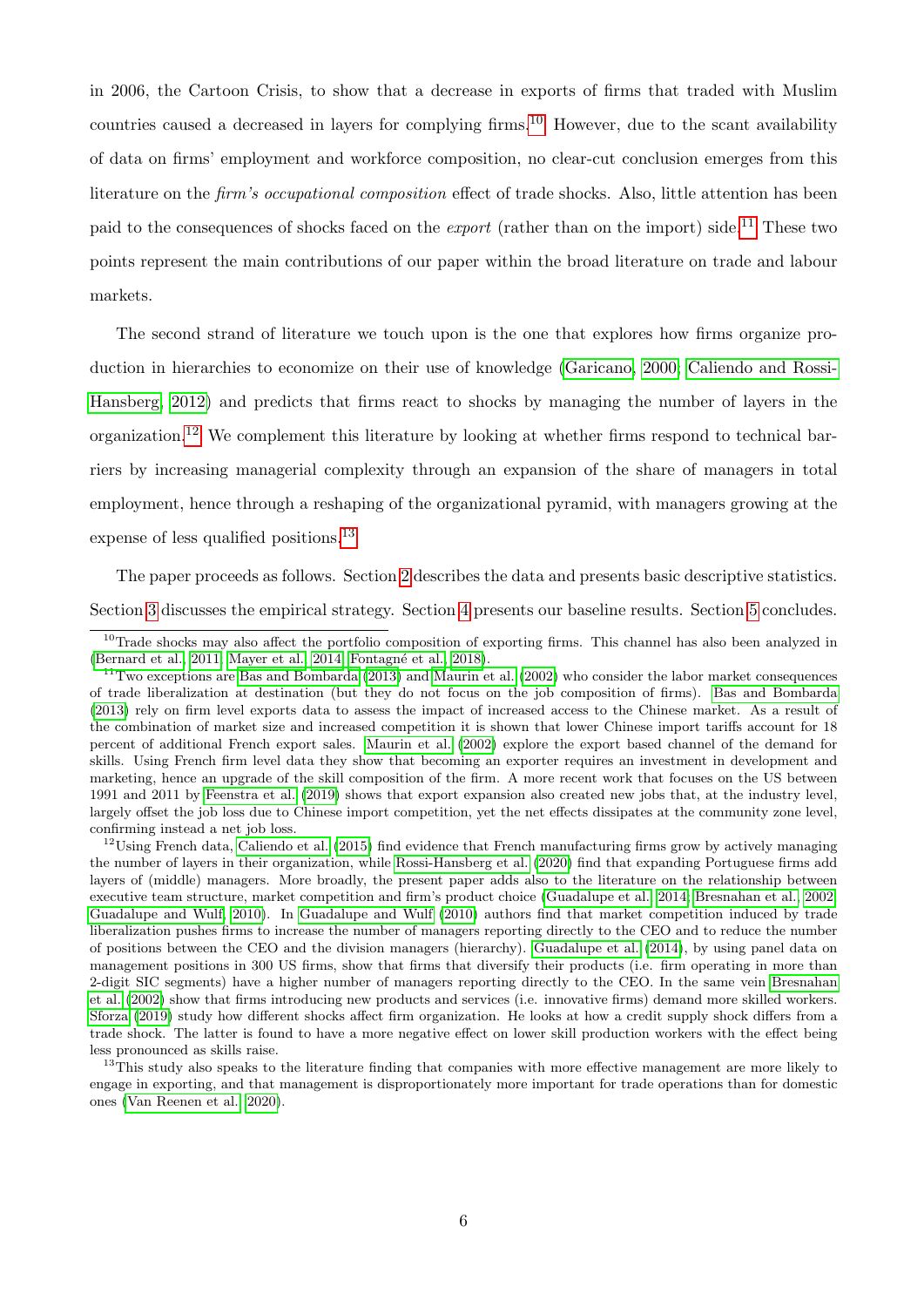## <span id="page-7-0"></span>2 Data description and sample selection

In this section we present the data employed in our empirical exercise. STC and French Customs data are presented in section 2.1. In section [2.2](#page-9-0) we discuss the matched employer-employee data and the workers' occupation classification adopted to define the employment shares by occupation category. In section [2.3](#page-10-0) we present some descriptive statistics concerning the presence of TBT barriers.

#### 2.1 Specific Trade Concerns on TBT

We use Specific Trade Concern (STC) data released by the WTO to identify trade restrictive Technical Barriers to Trade  $(TBT)$ .<sup>14</sup> All the WTO member states have the possibility of raising a concern at the TBT WTO Committee against a technical standard imposed by another member (STC).<sup>15</sup> The TBT WTO Committee usually holds three formal meetings per year. Meetings are open to all WTO members, governmental observers and intergovernmental organization, and analyze each concern raised by member states (i.e. technical standard affecting complaining country's trade), and deliberate on whether the challenged technical standard is legitimately imposed or not.<sup>16</sup> If not, the imposing country has to remove the technical standard.<sup>17</sup> STC are therefore raised by complaining country only if the underlying standard has a non-negligible negative effect on trade. For this reason, by focusing on TBT STC we rely only on technical standards entailing a considerable trade costs (adaptation to the technical standard) for exporting firms.

When one or several WTO members raise a concern at the TBT WTO Committee over a non-tariff measure, they specify the country imposing the measure, the product of concern and the objective of the measure concerned.<sup>18</sup> All this information is recorded and made available by  $WTO.$ <sup>19</sup>

A collection of all STCs provides a systematic set of all the TBT measures perceived as sizable trade barriers by exporters. Indeed, the measures have to be sufficiently important for exporting

<sup>14</sup>We discard trade concerns raised on Sanitary and Phytosanitary measures (SPSs) because they constitute a mix of fixed and variable costs with unclear expected consequences on the occupational structure of firms. Following [Matsuyama](#page-28-0) [\(2007\)](#page-28-0) we do expect only fixed export cost related shocks affect the skill composition of firms. SPSs are mostly related to the contents of food products (ingredient mix) and do not concern technological and/or technical standard to be complied with (small fixed costs component attached to SPS). Indeed, as showed in Fontagné et al. [\(2015\)](#page-27-0) the imposition of a new SPS measure implies a mix of variable and fixed costs for the exporting firms.

<sup>&</sup>lt;sup>15</sup>Notice that raising a STC is a prerogative of member states. Single firms are not allowed to raise autonomously STC at the WTO committee. The possibility that a single firm might lobby its government to raise a STC is discussed in section [3](#page-14-0) and addressed by both the inclusion of firm fixed effects and our IV strategy.

<sup>&</sup>lt;sup>16</sup>The discussion at the WTO Committee can be on existing (in force) or in the pipeline TBT measures.

<sup>&</sup>lt;sup>17</sup>Information and official documents concerning each TBT STC are publicly available through the TBT Information Management System of the WTO. See <http://tbtims.wto.org/>

<sup>&</sup>lt;sup>18</sup>The TBT committee provide to WTO members a forum where discussing issues related to technical measures imposed by other members.

<sup>&</sup>lt;sup>19</sup>The STC dataset is available at  $http://www.wto.org/english,res_e/publications_e/wtr12_dataset_e.htm$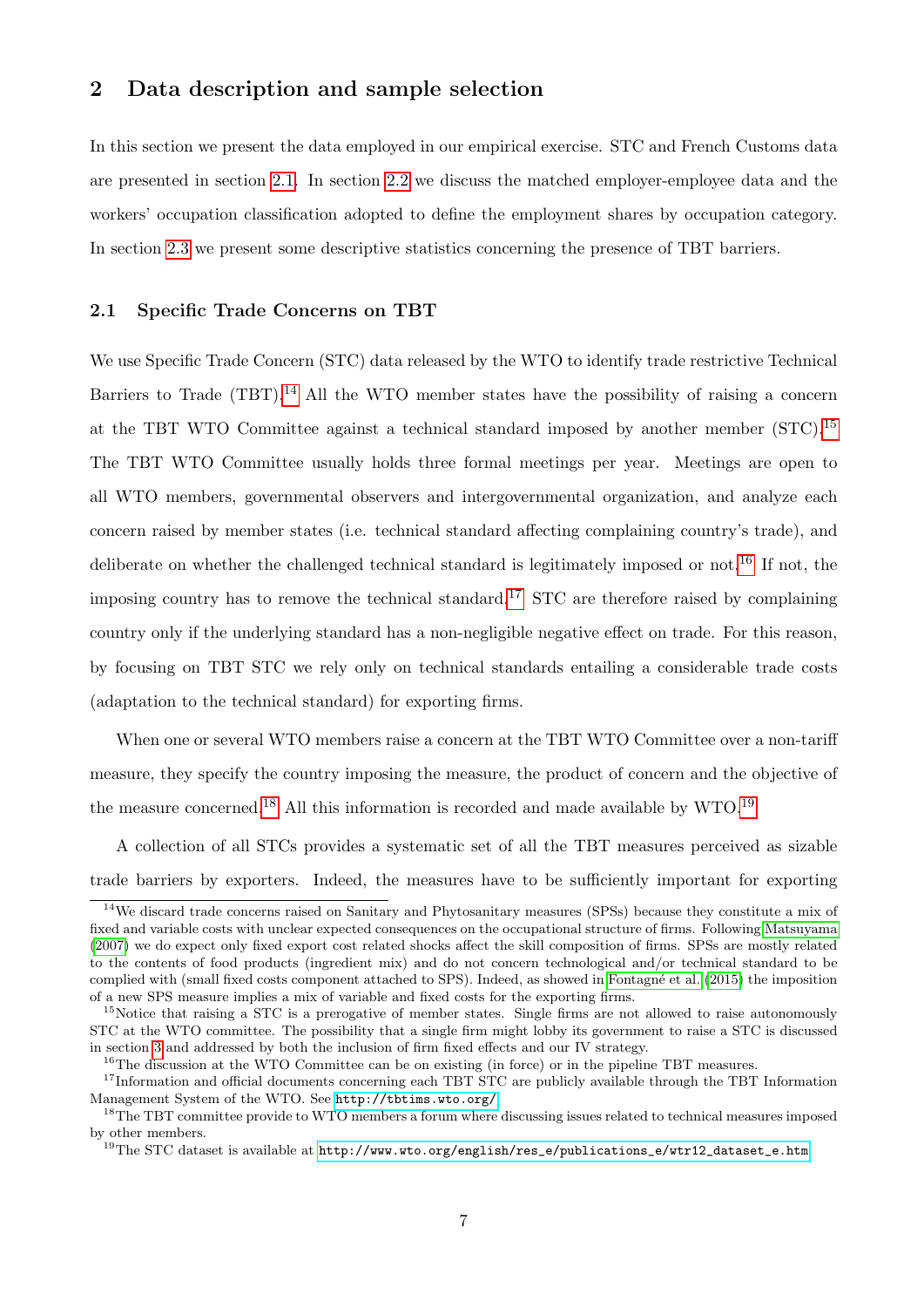countries to raise a "concern" at the WTO. For this reason, we can be fairly sure that our data do identify barriers to trade. This is an important advantage with respect to using other TBTs sources based on exhaustive list of measures in place. Indeed other datasets (as TRAINS or Perinorm), by listing all the measures imposed by a country, mix together measures that restrict trade with those that might even increase trade. $^{20}$ 

Overall, the TBT-STCs database contains information respectively on 318 specific trade concerns raised over the period 1995-2010. For each concern, we have information on: (i) the country raising the concern, (ii) the country imposing the measure, (iii) the product codes (HS 4-digit) involved in the concern, (iv) the year in which the concern has been raised to the WTO and (iv) whether it has been resolved and how. So we build a panel dataset tracking the presence of an ongoing STC on TBT for a specific country pair (imposing-complaining country) and product combination over time.<sup>21</sup> Then we disentangle the STCs raised by EU (which are the relevant ones for French firms exports) from those raised by non-EU countries (used to build our instrumental variable in what follows). Finally, we collapse this dataset by HS 4-digit, destination and year, keeping the information on whether a given product-destination combination has at least one ongoing STC on TBT raised by EU and/or extra-EU member (in a given year). Importantly, concerns are raised, then discussed in the committee, and withdrawn after a while, generally based on a gentleman agreement amending the regulation. Some concerns failed to be fixed, and nevertheless the case may disappear if the exporting country considers that it cannot be solved and that its exporters will adjust and comply. Notice that a concern is considered solved by the WTO if it is not raised in the dedicated TBT committee for two years or more. Then, the date of the last raising at the TBT committee is assumed to be the date of the resolution of the  $STCs$ <sup>22</sup>

The STC TBT dataset is then used to compute the number of stringent TBTs faced by each French exporter. To this end we matched STC data with French Custom data providing information on the list of product-destination served by a given French exporter over the period  $1995-2010^{23}$  For each firm we have information on the export value into a given product-destination. The dataset classifies product categories using Combined Nomenclature at 8 digits (CN8) but it has been aggregated here at

<sup>20</sup>Technical standards might reveal consumer tastes at destination.

 $21$ This represents an additional advantage to the use of alternative dataset (e.g. by WITS) who provide only crosssectional information on the presence of TBTs.

 $^{22}$ The publicly available dataset does not include the year of resolution of STCs. On this respect we benefited from a confidential data by the WTO, in which a STCs on TBT is assumed to be solved if it is not raised in WTO committee for two years or more. The date of the last raising at the TBT committee is assumed to be the date of the resolution of the STCs.

<sup>&</sup>lt;sup>23</sup>Provided by the DGDDI (*Direction Dénérale Des Douanes et Droits Indirects*), these data are subject to statistical secrecy and are quasi exhaustive of the universe of French exporters. There is only a declaration threshold of 1000 euros that applies to any extra-EU destinations (for European countries such threshold is higher and around 150000 euros).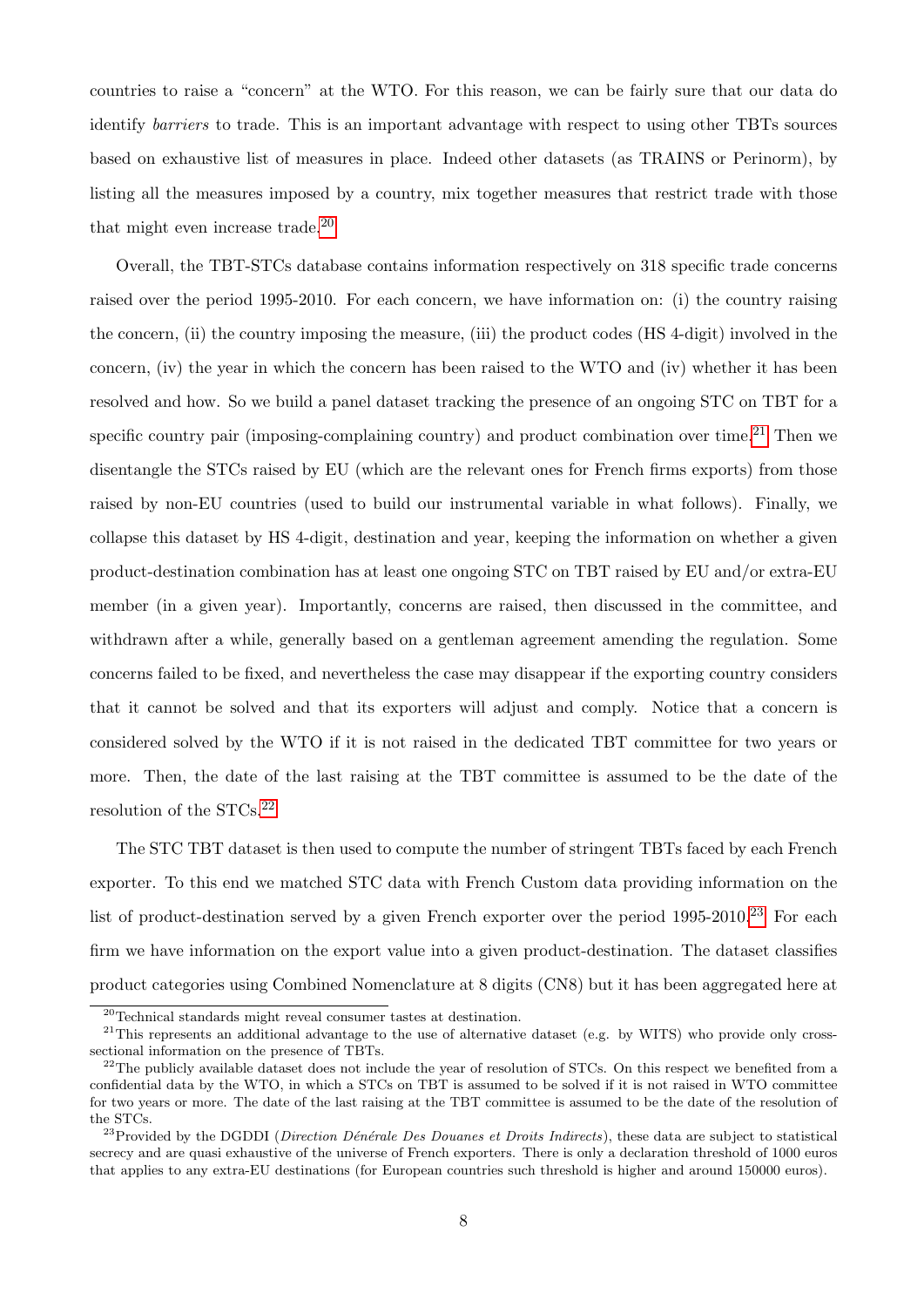<span id="page-9-0"></span>HS 4-digit level to be consistent with the STCs dataset. Then we merge individual exports with STCs by HS 4-digit and destination, so that for each firm we computed the number of exported varieties (i.e. product-destination combinations) affected by a TBT-STC. Each firm has a unique identification code ("SIREN") that allows us to match custom/STC data with DADS data discussed in the next section.

#### 2.2 Matched employer-employee data

We measure the composition of the workforce in French exporting firms exploiting the DADS (*Déclarations* Annuelles des Données Sociales), a matched employer-employee large-scale administrative database. These data are based upon mandatory employer reports of the earnings of each employee subject to French payroll taxes which essentially apply to all employed persons in the economy (including self-employed). Each observation in DADS corresponds to a unique individual-plant combination in a given year, with detailed information about the plant-individual relationship, including the number of days during the calendar year that individual worked in that plant, the (gross and net) wage, the type of occupation (classified according to socio-professional categories), the full time/part time status of the employee. Moreover, it provides the fiscal identifier of the firm that owns the plant, the geographical location of both the employing plant and firm, as well as the industry classification of the activity undertaken by the plant/firm. The data span the 1995-2010 period. Since we are interested in the job composition of firms, we have to disregard micro-firms. For this reason we restrict the analysis to companies having at least 5 employees after removing workers with missing and zero gross wages.

Before moving to the descriptive and econometric evidence, we need to clearly define the occupation groups considered in what follows. Based on the French occupation classification (Catégories Socioprofessionelles, CS 2-digit), we follow [Caliendo et al.](#page-27-0) [\(2015\)](#page-27-0) and categorize workers on the basis of their hierarchical level in the organization, which mimics (although imperfectly) the skill content of occupations within a firm. To this purpose, as shown in Table [A1,](#page-29-0) we define five occupational categories: (i) managers (PCS codes from 21 to 38), (ii); professionals (PCS codes from 42 to 48), (*iii*) white collars (PCS codes from 53 to 56), (*iv*) qualified blue collars (PCS codes from 62 to 65), (v) non-qualified blue collars (PCS codes from 67 to 69).<sup>24</sup>

 $^{24}$ A full list and description of the French occupation categories defined by the French Statistics Institute (INSEE) can be found here: <https://www.insee.fr/fr/information/2406153>.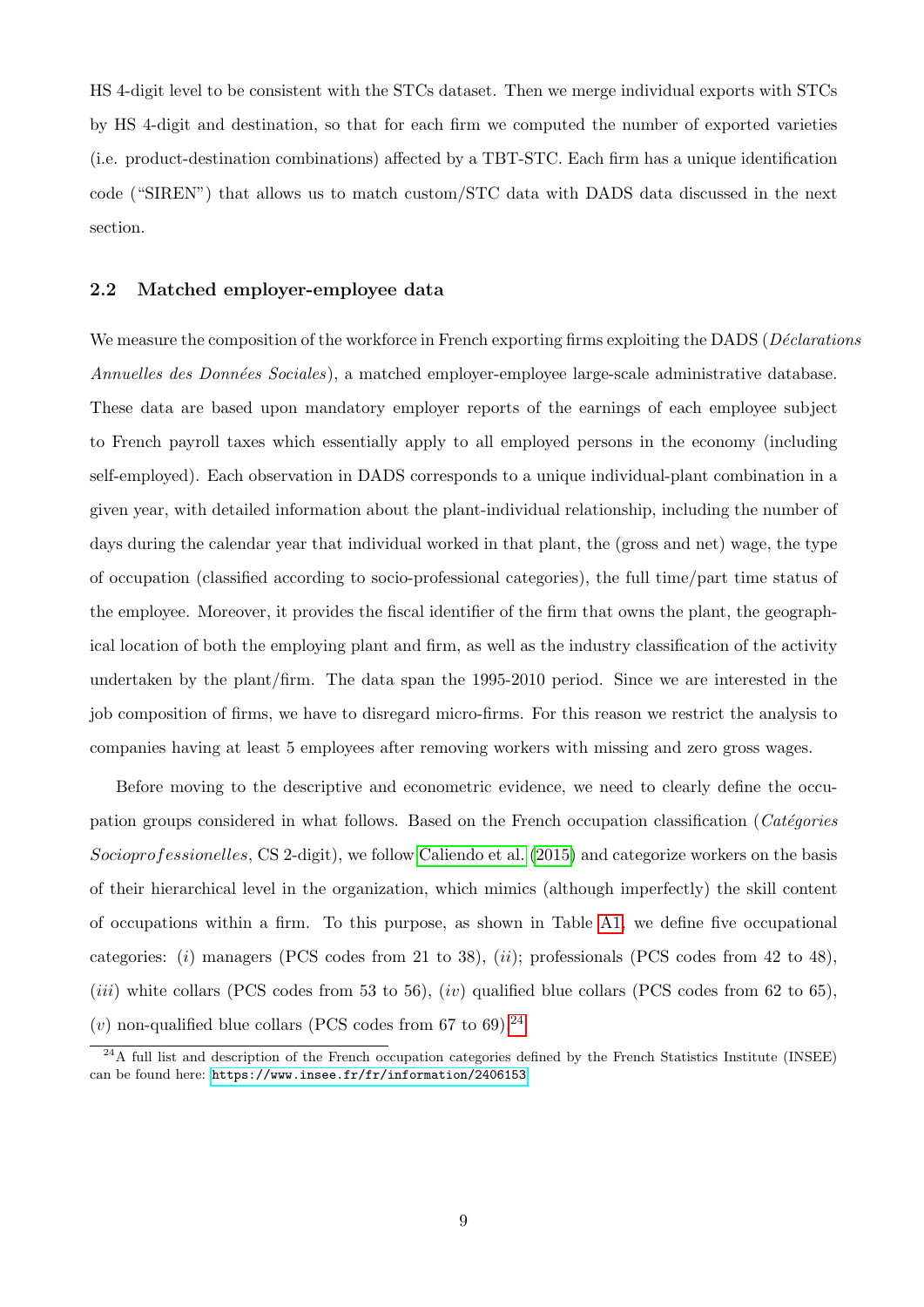

<span id="page-10-0"></span>





(b) Share of exports with TBTs Note: share of total exports towards sector-destination with ongoing STC on TBT (coverage ratio).

#### 2.3 Descriptive statistics

This section aims at showing the relevance of restrictive TBTs for French firms, and a first descriptive evidence of the correlation between the imposition of TBTs at destination and the occupational composition of French firm.

Figure 1 shows two graphs: the left panel reports the evolution of the total number of destination-HS4 combinations with ongoing STCs on TBTs raised by the EU between 1995 and  $2010$ ,  $25$  while the right panel shows the evolution of the share of exports towards destination-product combinations under active STCs on TBTs (share over the total value of French exports). To closely follow our econometric exercise, both measures are computed on the sample of HS4 sectors and firms used in the econometric estimations. The number of TBT concerns varies a lot over time, increasing to almost 400 concerns before the year 2000, decreasing to almost zero between 2000 and 2001 and then peaking again in 2003 and in 2009.<sup>26</sup> The peaks in 2003 and 2009 in the number of varieties under TBT STCs (left panel in figure 1) mirrors into the relatively high share of French exports under TBT STCs observed in years 2003 and 2009 (right panel of figure 1). The large variation over time (and across products) of STC TBT measures is key for our identification strategy based on the within variation of TBT-induced change in fixed export cost (see the next section).

Figure [2](#page-11-0) provides a visual representation of what we aim at testing in our econometric exercise.

<sup>&</sup>lt;sup>25</sup>The left panel of figure 1 shows only active STCs on TBT. So, when TBT concerns are solved there is a decrease in the number of active TBTs.

 $^{26}$ In 2000-2001 many concerns raised by the EU were resolved. In particular, the sudden reduction in the number of active TBT concerns in 2000-2001 is due to the resolution of two big STCs raised by the EU against measures imposed by Egypt on 219 HS4 chapters and solved in 2000-2001 (see minute G/TBT/Notif.98.206).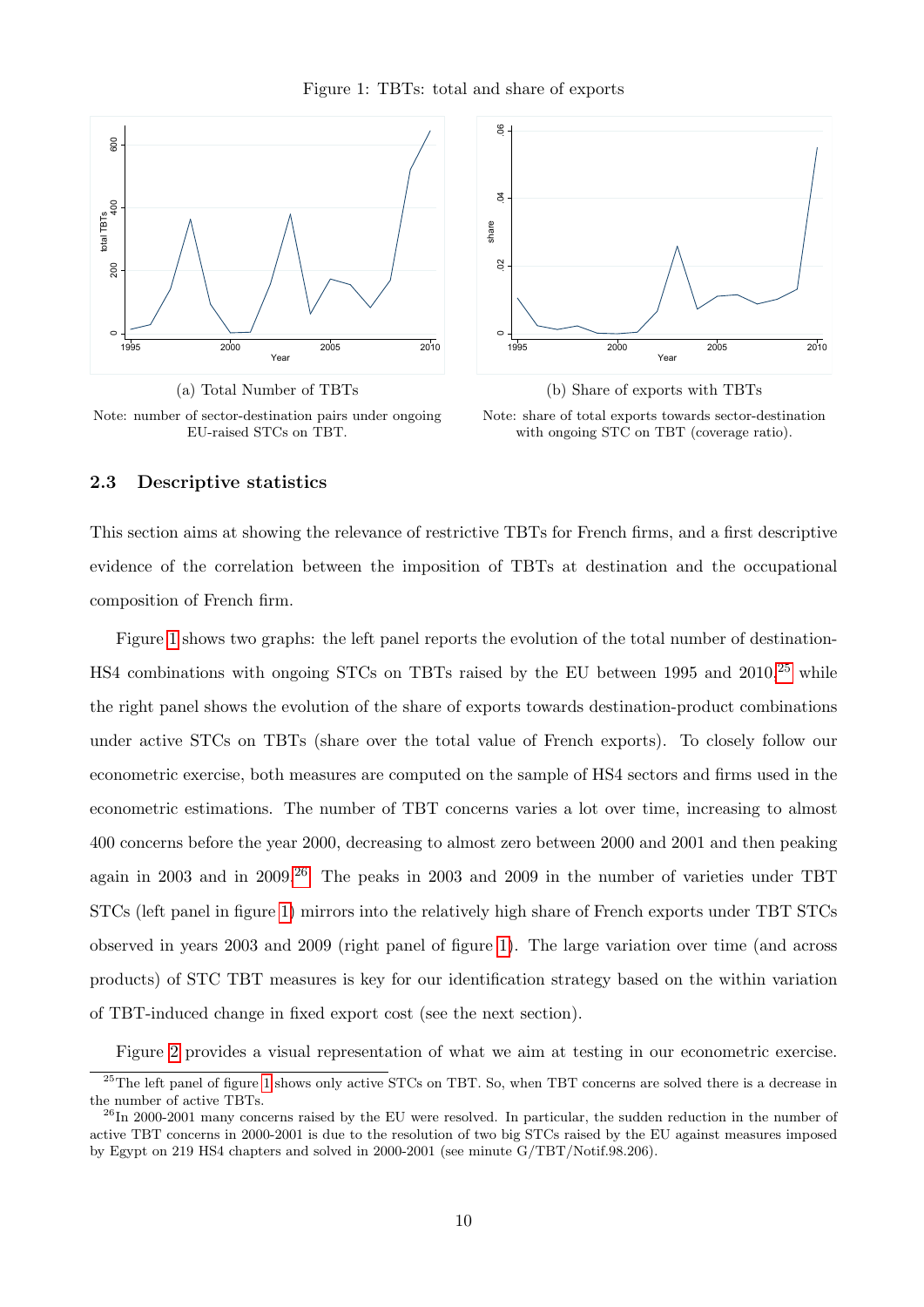<span id="page-11-0"></span>

Figure 2: TBTs and changes in the within firm employment composition

Source: Authors' calculations on DADS, WTO STCs and French Custom data. Note: in the vertical axis we report the change in the average share of employment (by type of occupation) across firms within a HS 4-digit sector. In the horizontal axis we report the change in the average number of TBTs faced by French firms over the period 1995-2010. Each point represents a 4-digit sector. Sectors without TBT or having zero change in TBT are not reported to the sake of readability (given the presence of firm fixed effects (subsuming sector fixed effects), these sectors do not contribute the the identification of our econometric results).

It plots the change in the average number of TBTs faced by a French firm belonging to a given HS 4-digit sector over the period 1995-2010 (horizontal axis),  $27$  against the change in the average share of employees by occupation group in each HS 4-digit manufacturing sector (vertical axis). The figure shows that, in HS 4-digit sectors with more intense increases in the number of stringent TBT measures, we observe larger changes in the share of managers (panel 1), and a smaller changes in the share of white-collars (panel 3), qualified and non-qualified blue collars (panel 4 and 5). Changes in the share of professionals reported in panel 2 seem to be uncorrelated with the change in the number of TBT faced by French firms.

In Table [1](#page-13-0) we report some in-sample descriptive statistics. We divide the sample into firms that serve sectors-destinations that have never been affected by Specific Trade Concern (last column of the

 $^{27}$ For all French firms in each HS 4-digit sector and year, we calculate the number of destination-product combinations covered by TBT, and afterward we compute the average across firms in each HS4-year combination. The horizontal axis of Figure 2 reports the average time change of such averages.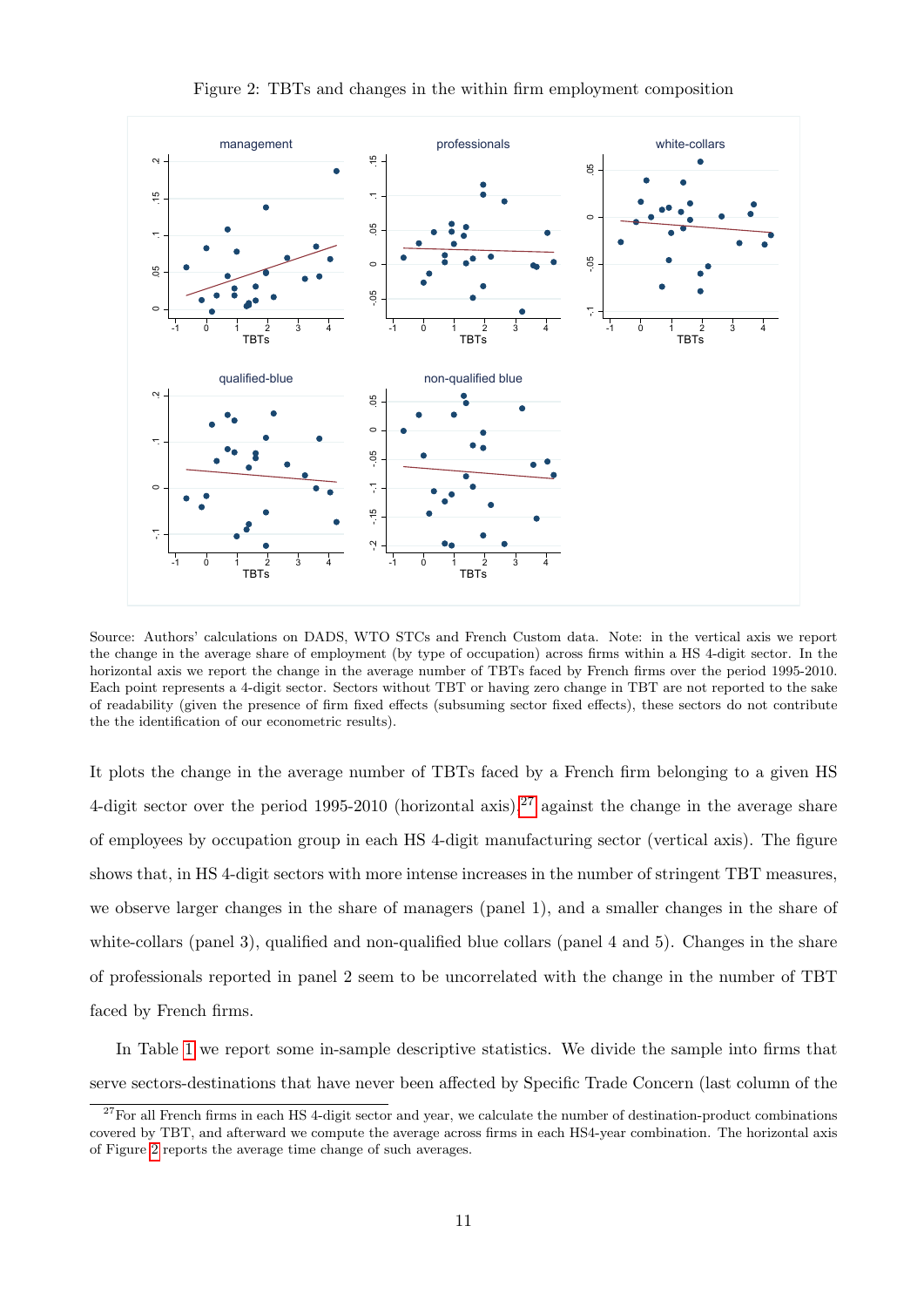table), and firms facing at least one TBT between the 1995 and 2010 (i.e. firms facing at least one TBT concern on one of its product-destination markets over the period). Firms experiencing at least one TBT concern face one average 1.76 TBT concerns. The second and third row of Table [1](#page-13-0) show the number of firms and the percentage of firms in each column. As expected, firms facing STCs on TBT are the minority (12% of the sample). The rest of the table, for the sample of affected and non-affected firms, shows: (i) the sectoral distribution, (ii) the average employment share by macro-occupation, and (iii) the average trade friction (tariff and distance) and export margins.

We observe a total of 30,777 firms: among them, we have 3271 firms affected at least once by a restrictive TBT between 1995 and 2010.<sup>28</sup> When looking at the sectoral distribution of firms with concerns, as expected, the chemical industry is over-represented in the sample with TBTs. Looking at macro-occupations, the shares of managers and professionals are higher among firms with TBTs, while both the shares of qualified and non-qualified blue collars is lower. In general, firms in the TBT sample are serving relatively more distant destinations, face higher average tariffs, and export a wider portfolio of varieties than other exporting firms. This suggests that TBT-affected and TBT-free firms are substantially different in terms of observables and this, in turn, requires accurate econometric modeling to take care of potential unobserved heterogeneity. The next section discusses our empirical strategy.

<sup>&</sup>lt;sup>28</sup>Although from French Custom data we observe more than one hundred thousands firms, the sample of firms shrinks considerably because we drop firms with less than 5 employees (as job composition does not make sense for micro-firms), and firms that do not appear in matched employer-employee DADS data (i.e. French exporters that are not obliged to declare their workforce composition).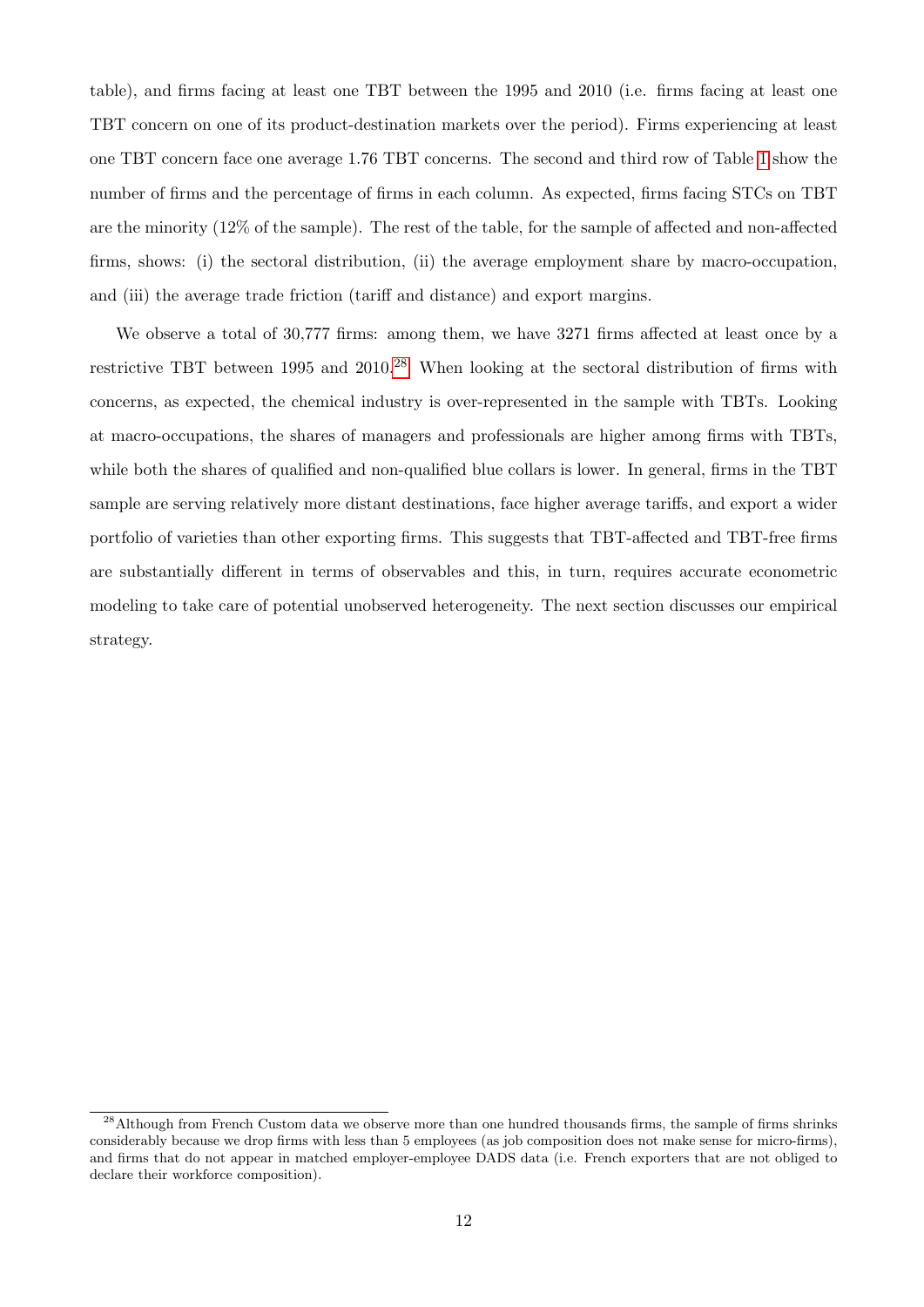<span id="page-13-0"></span>

|                                                 | At least one TBT | TBT-free |
|-------------------------------------------------|------------------|----------|
| Average number of TBTs per affected firm        | 1.76             | $\Omega$ |
| Firm/year observations                          | 3,271            | 27,504   |
| $%$ of firms                                    | 11.9             | 88.10    |
| Sectoral distribution $(\%)$                    |                  |          |
| Manufacturing of food, beverages and tobacco    | 12.91            | 7.04     |
| Manufacturing of of textiles and leather        | 24.97            | 13.30    |
| Manufacture of wood, paper, publ./print         | 1.7              | 10.33    |
| Chemical products, rubber, metals               | 21.65            | 36.64    |
| Machinery and equipment                         | 9.77             | 10.62    |
| Manufacture of electrical and optical equipment | 21.65            | 11.40    |
| Transport equipment/furniture                   | 7.37             | 10.68    |
| Occupations $(\%)$                              |                  |          |
| Share of managers                               | 18.89            | 13.1     |
| Share of professionals                          | 23.51            | 20.18    |
| Share of white collars                          | 10.94            | 10.33    |
| Share of qualified blue collars                 | 29.15            | 33.94    |
| Share of non qualified blue collars             | 17.31            | 21.95    |
| Tariff                                          | 0.11             | 0.075    |
| Market distance (km)                            | 14,574           | 9,582    |
| Number of market served                         | 22.48            | 7.87     |
| Number of varieties                             | 75.32            | 17.10    |
| <i>Observations</i>                             | 5,118            | 161,260  |

## Table 1: In-sample descriptive Statistics.

Source: DADS, WTO STCs and French Custom data for 1995 to 2010.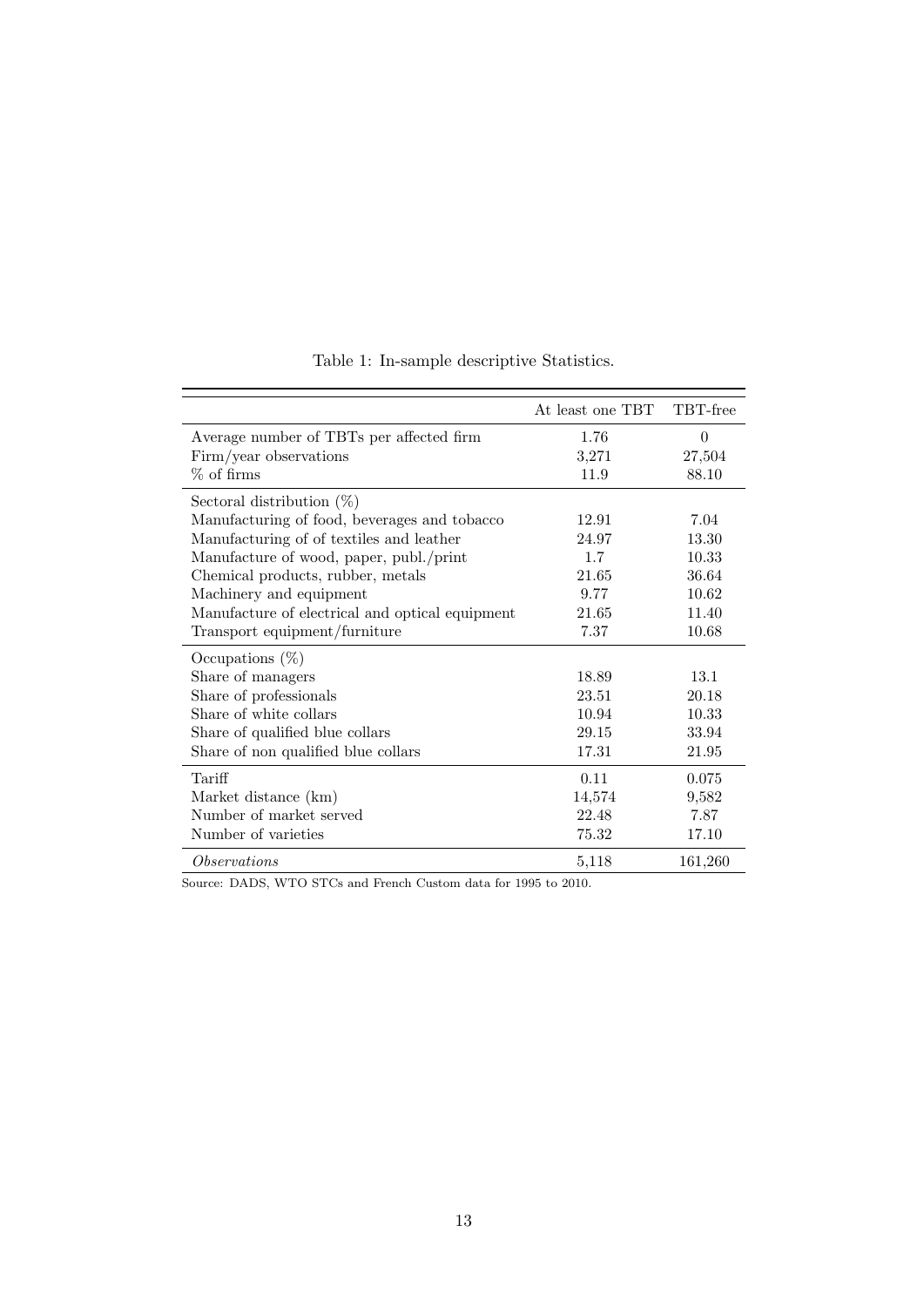### <span id="page-14-0"></span>3 Empirical strategy

Our basic empirical specification borrows from Fontagné et al. (2015) with the caveat that the impossibility to attribute workers to the production of a specific good for a specific export destination forces us to work at the firm/year level. Our preferred specification addresses endogeneity issues adopting an IV approach. We now present the set up and the instrumental variable strategy sequentially.

#### 3.1 Basic set up

We estimate the following equation:

$$
y_{i,t,k} = \alpha_{i,k} + \gamma_{s,t,k} + \beta_{1,k} T B T_{i,t-1} + \beta_{2,k} \text{Tariffs}_{i,t-1} + \varepsilon_{i,t,k}
$$
\n
$$
\tag{1}
$$

where  $y_{i,t,k}$  is the share of the occupational category k in the employment (total number of workers) of firm i at time  $t^{29}$ . The term  $\alpha_{i,k}$  is a firm×occupation fixed effect, and  $\gamma_{s,t,k}$  is a set of (1-digit) sector×year dummies specific to occupation k. Tariffs<sub>i,t−1</sub> measures the average tariff level faced by each French firm across its exported products and destinations, and aims at isolating the effect of technical barriers to trade from traditional tariffs.<sup>30</sup> Specifically, we attach the tariff level faced by firm  $i$  in each of its product-destination combinations, and then take the simple firm specific average tariff across products and destinations served by the firm.

The variable  $TBT_{i,t-1}$  measures the number of Specific Trade Concerns on TBTs faced by the firm i at time  $t - 1$ , measured as the sum of the EU-raised TBT Specific Trade Concerns faced in all the products-markets combinations in which the firm exports.<sup>31</sup> Therefore our coefficient of interest,  $\beta_{1,k}$ , measures the impact of the number of TBTs faced by the specific firm on the share of workers employed in occupation k. Notice that the variable  $TBT_{i,t-1}$  varies both when a concern is raised (or solved) $32$  on a market in which the firm is already present, and when the firm enters or exits a market in which a concern exists. This raises an endogeneity concerns which is addressed (and discussed) in the next section. We run the above specification, separately for each occupation  $k$ , on the full sample of manufacturing exporting firms with more than 5 employees resulting from the merge between Custom and matched employer-employee data (see section [2](#page-7-0) for more details on the estimation sample). We

<sup>29</sup>Occupation groups are defined in section [2.2.](#page-9-0)

<sup>30</sup>We use effectively applied bilateral tariffs from MAcMap (CEPII) database ([http://www.cepii.fr/CEPII/fr/bdd\\_](http://www.cepii.fr/CEPII/fr/bdd_modele/presentation.asp?id=12) [modele/presentation.asp?id=12](http://www.cepii.fr/CEPII/fr/bdd_modele/presentation.asp?id=12))

<sup>&</sup>lt;sup>31</sup>We keep the number of TBTs at  $t-1$  as we assume that any adjustment in the workforce composition of firms takes some time to happen. By taking the lagged number of concerns faced by the firm reduces also the reverse causality issue.

<sup>&</sup>lt;sup>32</sup>Since the TBT<sub>i,t−1</sub> variable captures both the imposition or the resolution of a TBT restrictive measure, its effect on the occupational composition has to be interpreted as symmetric.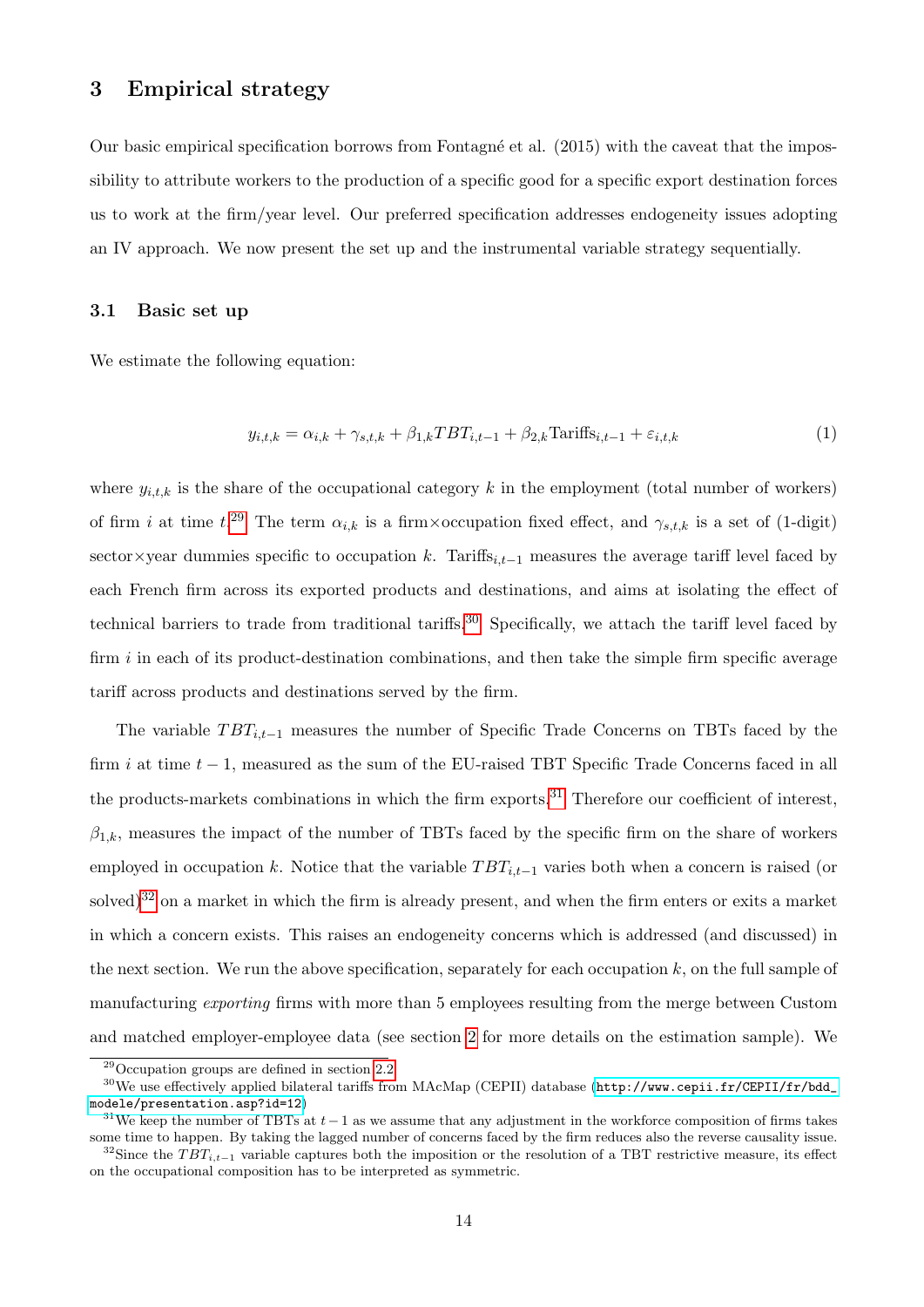do not consider firms with less than 5 employees as micro firms do not have a complete spectrum of occupations and this would inflate the dataset with zeros for many occupational categories. Also, we do not consider domestic firms in order to have a proper counterfactual, i.e.  $TBT_{i,t-1} = 0$  if the firm exports uniquely towards TBT-free destinations. Results from estimates on these samples are presented in section [4.1.](#page-17-0)

Any time-invariant firm-specific factors – including average productivity, average firm size and managerial structure – affecting the share of workers employed in occupation  $k$  is controlled for by the occupation-specific firm fixed effect  $\alpha_{i,k}$ . Namely, firm fixed effects also control for the average size of the firm. This is particularly relevant in our empirical strategy because large firms may export (on average) towards a wider set of destinations and thus face more TBT measures. Moreover, firms with good managerial structure and capabilities may opt for a larger set of destination markets, and therefore face a larger number of TBTs among destinations. Firm fixed effects, by controlling for the average managerial capability of the firm, purge our results from any managerial-related timeinvariant confounding factor. The use of a within estimator also reduces reverse causality concerns, as any reverse causality argument must be valid in deviations from the occupation-specific firm average (rather than in levels) – see next section for a more detailed discussion. In all specifications we always include  $(1\t{-}digit)$  sector-year dummies specific to occupation k to control for any sector-timeoccupation specific factor affecting the workforce composition of French firms. Our main objective here is to control for any time-varying technological shocks to occupation  $k$  common to all firms in a given sector. Indeed, unobserved sector specific demand shocks may require an adjustment in the composition of the workforce of firms operating in the sector and will be controlled for by the fixed effect  $\gamma_{s,t,k}$ . Finally, any time-varying firm-specific shock that affects homogeneously all the workers' categories of the firm – i.e. that affects the employment level – is mechanically controlled for by having the share of a given worker category over total employment as dependent variable.

Even though our specification includes a rich set of fixed effects  $\alpha_{i,k}$  and  $\gamma_{s,t,k}$  that allow us addressing many potential sources of bias, there may be additional sources that we discuss in the next sub-section.

#### 3.2 Additional sources of bias and instrumental variable strategy

First, one may worry about reverse causality. Due to political economy of trade barriers, one may argue that EU-raised Specific Trade Concerns may result from the lobbying activity of large skill-intensive French firms towards the EU commission. As discussed above, the rich set of fixed effects  $\alpha_{i,k}$  and  $\gamma_{s,t,k}$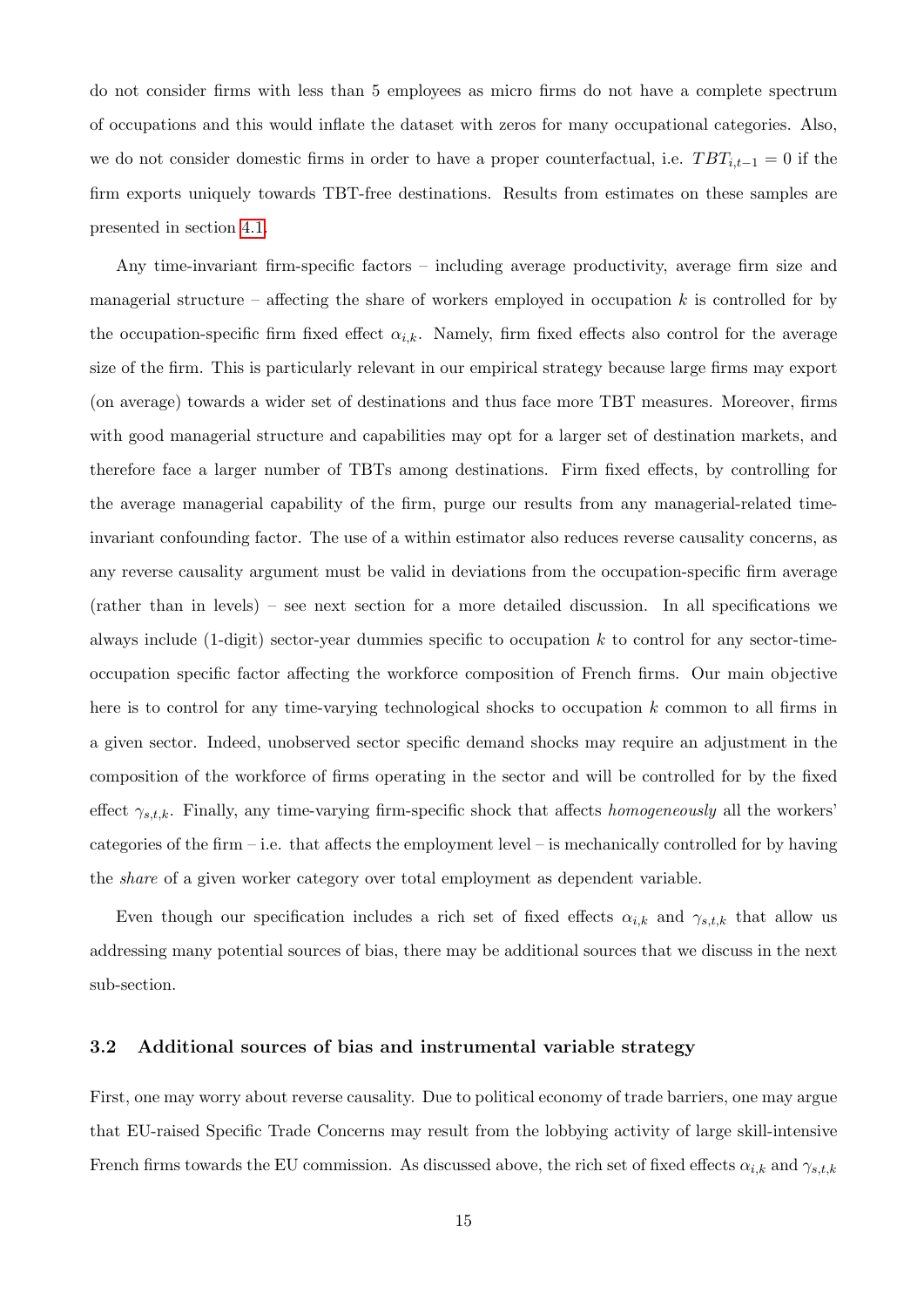included in equation [\(1\)](#page-14-0) already considerably reduces this concern, as any reverse causality argument must be valid in deviation from the firm time-invariant average (i.e. deviations from the average firm's occupational composition affecting the change in the set of product-destination combinations under restrictive TBT). Yet, one may not exclude that firms whose skill-intensity grows with respect to the time-invariant average are better able to lobby the EU Commission to rise a STC on TBT.

A second concern is that we risk not disentangling the effect that comes from an *exogenous* change in the number of TBTs faced by a given firm, and the endogenous firm's entry decision. Following a positive firm-level productivity shock, firms might at the same time become more skill-intensive and enter product-destination markets with TBTs, thus facing endogenously additional TBT measures. This might lead to the fallacious conclusion that firms coping with stringent TBTs upgrade the skill composition of their workforce. Insofar as the source of unobserved firm-level heterogeneity is timeinvariant, this concern is fully addressed by the use of firm×occupation fixed-effects. However, it is still possible that time-varying firm-specific shocks induce firms to endogenously self-select into specific destination markets.<sup>33</sup>

For these reasons, we complement the specification laid out in equation [\(1\)](#page-14-0) with an IV strategy aimed at addressing the remaining concerns. In building the IV for TBTs we benefit from the rich information contained in the STC data. As a source of exogenous variation in the number of STCs on TBT faced by French firms, we use the STCs raised by non-EU countries, which are plausibly orthogonal to any time-varying non observable shocks hitting French firms.

More specifically, we instrument our main dependent variable, i.e. the number of EU-raised Specific Trade Concerns on TBT faced by the specific firm i at time  $t - 1$ , with the number of STCs raised by the rest of the world (extra-EU) on the sample of product-destination combinations served by firm  $i$ at time  $t - 1$ . Our IV, therefore, varies at the firm level, very much as the endogenous explanatory variable  $TBT_{i,t-1}$ .

The rationale for this IV is that STC raised by non-EU countries are unlikely to be affected by any (time-varying) characteristics of French firms. More formally, the identification assumption is that STC raised by non-EU countries are orthogonal to any firm-level shocks, and in particular to the workforce composition of a specific French firm (conditioning on firms and sector-by-year effects specific to occupation k). Under this assumption, we are able to capture the exogenous variation of the EU-TBTs that is not due to time-varying firm-level shocks that may induce entry in specific

<sup>&</sup>lt;sup>33</sup>Finally, one may worry about the residual endogeneity of TBTs if unobserved HS 4-digit specific shocks (as opposed to shocks at the 1-digit sector level controlled for by  $\gamma_{s,t,k}$ ) affect both the workforce composition of firms and the probability of observing a TBT at destination.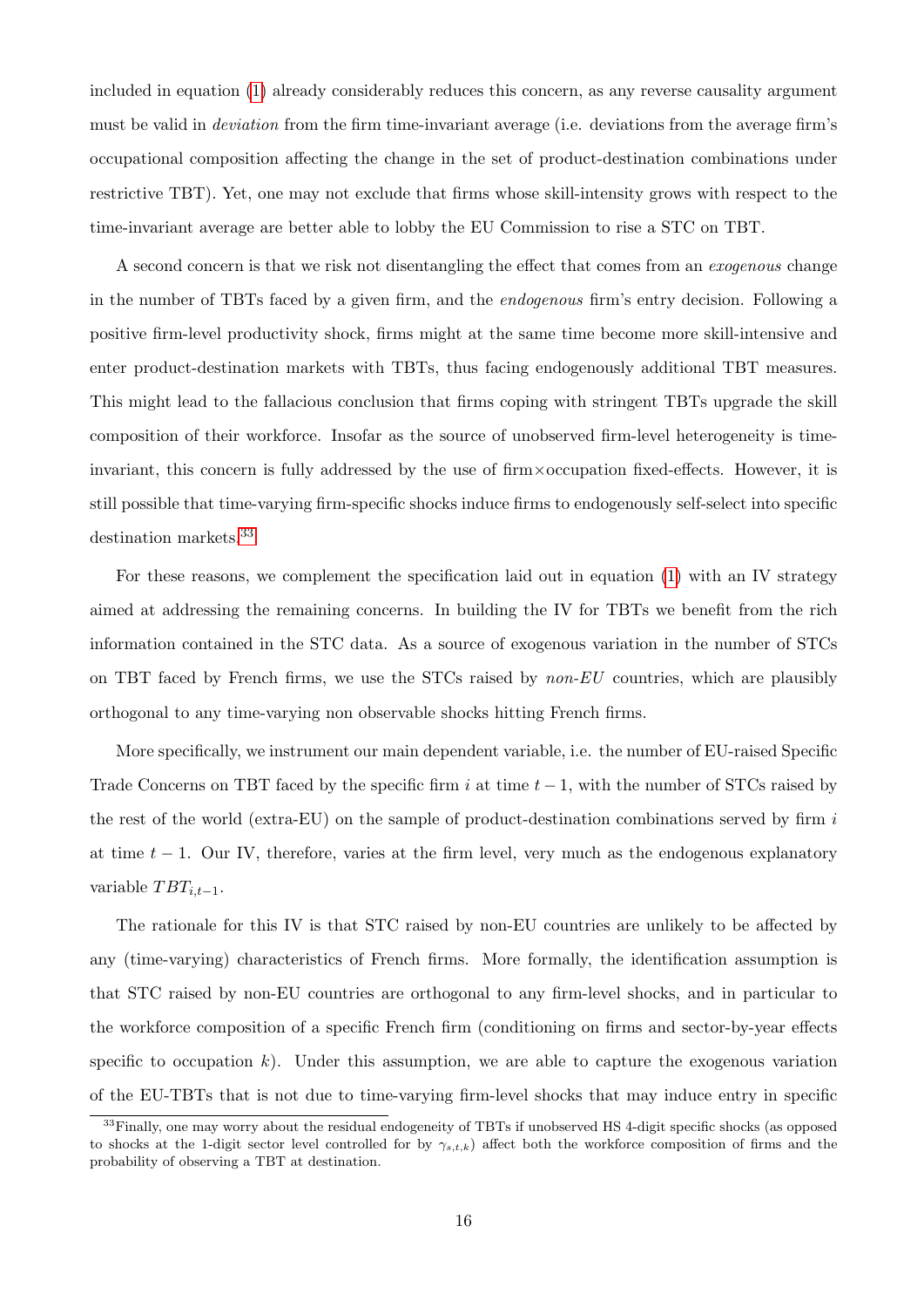<span id="page-17-0"></span>destinations or trigger lobbying activities. We are therefore confident that our IV estimates identify the causal effect of TBTs on the composition of the workforce of French firms.

As widely recognized in the previous literature, also tariffs cannot be considered as purely exogenous in a firm-specific regression if a firm has sufficient power to influence the trade policy of the destination country, or if such a country reacts to a firm specific import shock by raising tariffs.<sup>34</sup> For this reason, we instrument also the average tariffs faced by the specific French firm to further reduce any remaining endogeneity concern. The IV for tariff is based on the tariff level faced by extra-EU countries in exporting toward a given destination-sector market. For each destination  $j$  and sector  $s$ we calculate the average import tariff imposed towards extra-EU exporting countries (Tariffs<sup>non–EU</sup>). We instrument the firm's average tariff using the average tariff imposed by firm's destinations towards non-EU exporters:

$$
\text{Tariffs}_{i,t-1}^{IV} = \frac{1}{S} \frac{1}{J} \sum_{sj} \text{Tariffs}_{s,j,t-1}^{non-EU} \tag{2}
$$

where S and J stand respectively for total number of sectors  $s$  and destination  $j$  served by firm  $i$  at time  $t - 1$ . The tariff level imposed by destination j on sector s toward a non-EU exporter can be plausibly considered exogenous and affecting the occupation composition of firm i only through its effect on  $Tariff_{i,t-1}$  (exclusion restriction). Notice that also for tariffs, the instrument varies at the firm level as the endogenous variable. We run the IV specification, separately for each occupation  $k$ , on the full sample of exporting manufacturing firms as described in section [2;](#page-7-0) results from IV estimates are presented in section 4.1.

## 4 Results

#### 4.1 The effect of TBTs on the occupational composition of firms

We estimate equation [\(1\)](#page-14-0) on all manufacturing companies that have exported at least once between 1995 and 2010, therefore using a sample of over 30,000 manufacturing companies. Table [2](#page-19-0) reports results from separate regressions of equation [\(1\)](#page-14-0) for each occupational category. In particular, we look at the effect of TBT on the share of managers, professionals, white collars, qualified and non-qualified blue collars in the firm's total workforce. The first column shows the fixed effect OLS estimation, while the second column shows the results from the fixed effects IV estimation, where both technical barriers to trade and tariffs are instrumented as explained in the previous section. The dependent variable is

<sup>&</sup>lt;sup>34</sup>The endogeneity concern is particularly remote when the effectively applied tariff corresponds to the applied MFN rate. Indeed, MFN applied tariffs are not set to face imports from a specific country.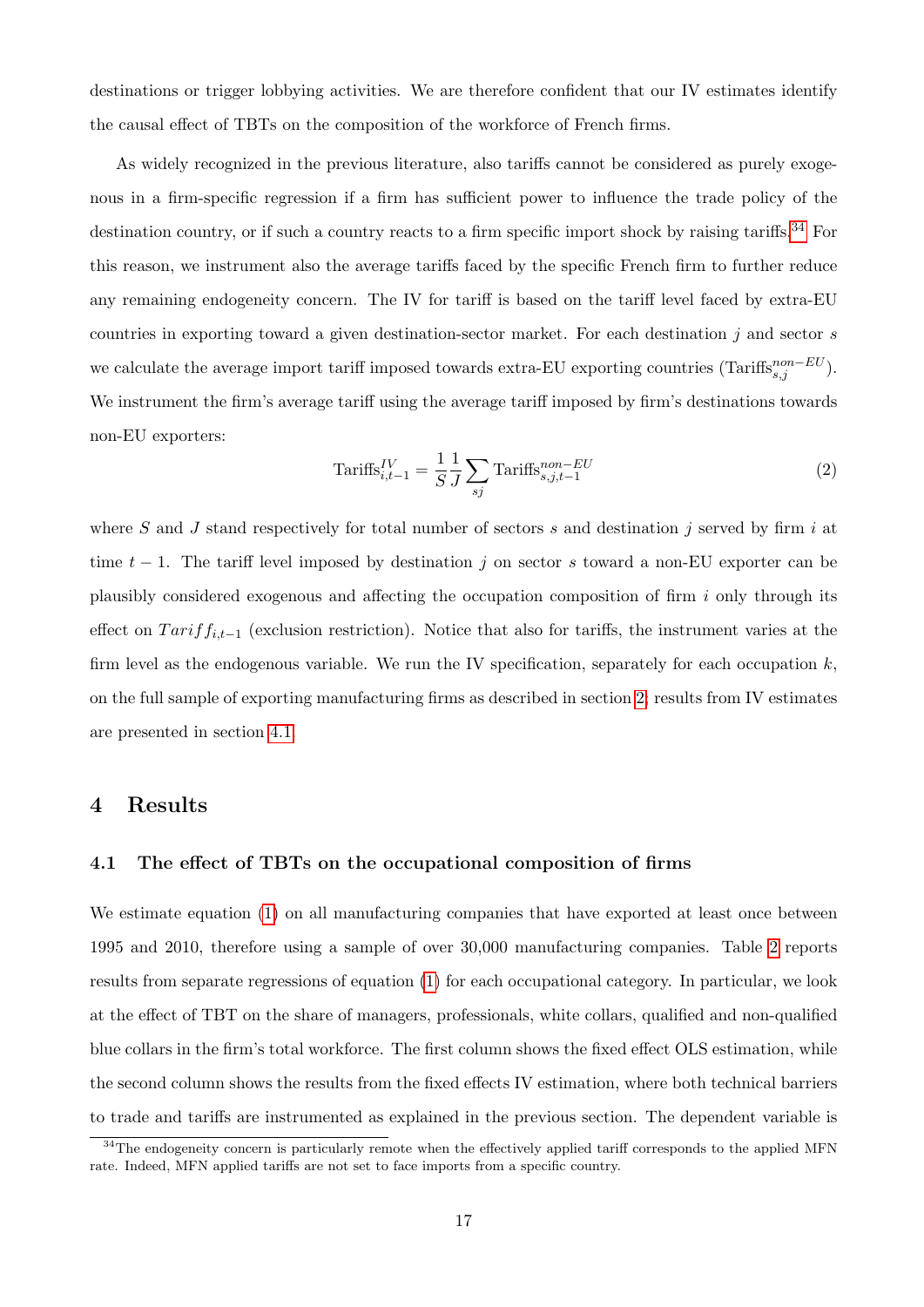the share of full-time equivalent employees in occupation  $k$  over the total workforce of the exporting firm. The measure of TBTs is the (1-year lagged) total number of concerns (HS4-destination pairs) faced by each company while tariffs are measured by the average level of tariffs faced by the firm among the product-destination served (also 1-year lagged). As indicated in equation [1,](#page-14-0) all regressions include firm fixed effects and the interaction between (1-digit) sector dummies and year dummies.

Table [2](#page-19-0) shows strong and significant results for the managerial layer, in both specifications: an additional TBT concern in one of the markets where the firm was present in the previous year, increases the share of managers by 0.3 percentage points. The fact that IV estimates are also positive and significant is reassuring as it implies that fixed effects OLS estimates are not simply capturing entry in difficult markets (i.e. markets characterized by high TBTs) accompanied by an increase the share of managers, by firms hit by a positive (unobservable) shock. The point estimate of the TBT coefficient is three times bigger (1 percentage points) when estimated via IVs. This can be interpreted in light of the political economy concern discussed above. If firms that are not able to comply with new TBT (less manager-intensive firms) are more likely to lobby for raising a STCs at the WTO (implying a negative correlation between the share of managers and the number of TBT) then the OLS coefficient would be downward biased. Consistent with this argument, when endogeneity is addressed, the point estimate becomes larger. The table also reports the main first-stage coefficients, i.e. the coefficient of the instrument for TBT of the first-stage TBT equation and the coefficient of the instrument for tariffs of the first-stage Tariff equation, along with the Kleibergen-Paap Wald test. Not surprisingly, the first-stage coefficients of the instruments are highly significant and there is no evidence of instruments being weak.

The average increase in the share of managers comes with a significant decrease in the shares of professionals, qualified and non-qualified blue collars, suggesting a strong impact of stringent TBTs on the workforce composition of French exporters. In particular, an additional TBT concern in one of the product-destination combinations served by firm i at time  $t-1$  decreases the share of professionals by 0.3 percentage points, and the share of qualified and non-qualified blue collar jobs respectively by 0.3 and 0.2 percentage points. In other words, the increase in the share of managerial occupations is compensated by the reduction in professional and blue collar occupations. All in all, and in line with the previous literature highlighting skilled workers nature of fixed export costs, an increase in the TBT-induced fixed export cost is faced by an increase in the firm's skilled intensive managerial occupations.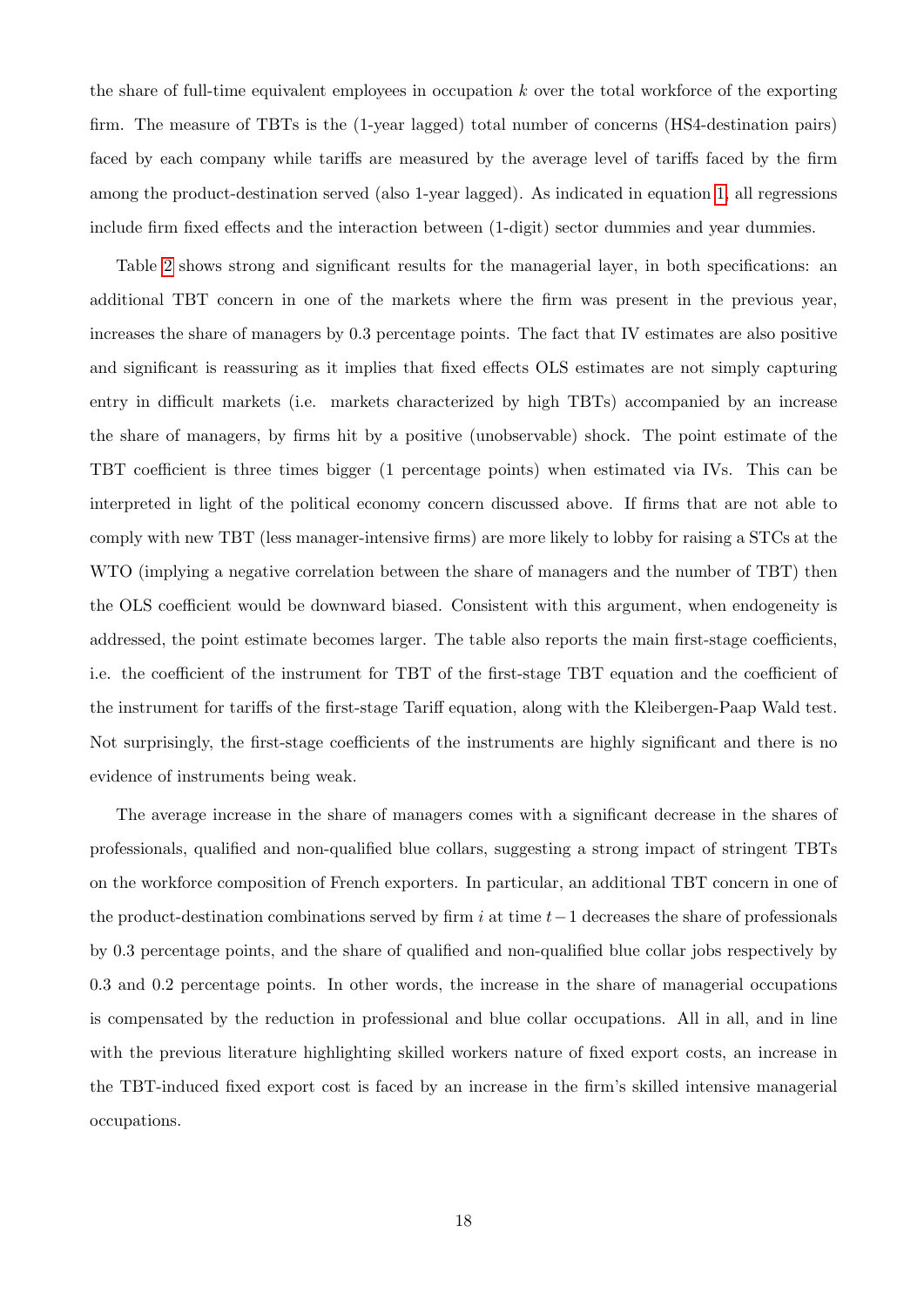| $IV + FE$<br>FE<br>Share of Managers:<br>$0.003***$<br><b>TBTs</b><br>$0.010***$<br>(0.000)<br>(0.001)<br>$-0.006**$<br>Tariffs<br>$-0.003$<br>(0.003)<br>(0.005) |
|-------------------------------------------------------------------------------------------------------------------------------------------------------------------|
|                                                                                                                                                                   |
|                                                                                                                                                                   |
|                                                                                                                                                                   |
|                                                                                                                                                                   |
|                                                                                                                                                                   |
|                                                                                                                                                                   |
| Share of Professionals:                                                                                                                                           |
| <b>TBTs</b><br>$-0.003***$<br>$-0.001$                                                                                                                            |
| (0.000)<br>(0.001)                                                                                                                                                |
| Tariffs<br>0.002<br>0.002                                                                                                                                         |
| (0.004)<br>(0.007)                                                                                                                                                |
| Share of White Collars:                                                                                                                                           |
| <b>TBTs</b><br>$0.001*$<br>$-0.000$                                                                                                                               |
| (0.000)<br>(0.000)                                                                                                                                                |
| $0.009***$<br>$0.010*$<br>Tariffs                                                                                                                                 |
| (0.003)<br>(0.006)                                                                                                                                                |
| Share of Qualified Blue Collars:                                                                                                                                  |
| <b>TBTs</b><br>$-0.000$<br>$-0.003*$                                                                                                                              |
| (0.000)<br>(0.001)                                                                                                                                                |
| Tariffs<br>$-0.001$<br>0.000                                                                                                                                      |
| (0.006)<br>(0.010)                                                                                                                                                |
| Share of Non Qualified Blue Collars:                                                                                                                              |
| <b>TBTs</b><br>$-0.002***$<br>$-0.002*$                                                                                                                           |
| (0.000)<br>(0.001)                                                                                                                                                |
| Tariffs<br>$-0.003$<br>$-0.009$                                                                                                                                   |
| (0.006)<br>(0.009)                                                                                                                                                |
| $0.451***$<br>IV: TBT                                                                                                                                             |
| IV: Tariffs<br>$0.608***$                                                                                                                                         |
| Observations<br>189,981<br>138,854                                                                                                                                |
| First stage Kleibergen-Paap rk Wald F statistic<br>159.71<br>Number of firms<br>22,275<br>29,990                                                                  |
| Firm FE& Sector×Year FE<br><b>YES</b><br><b>YES</b>                                                                                                               |

<span id="page-19-0"></span>Table 2: Effect of TBTs on firm layers (manufacturing sector): full sample

Note: Standard errors in parentheses clustered by firm. The middle panel reports the main first-stage coefficients: IV: TBT is the coefficient on the instrument for TBT of the first-stage TBT equation; IV: Tariff is the coefficient of the instrument for tariffs of the first-stage Tariff equation. \*\*\*  $p < 0.01; ** p < 0.05; *p < 0.1.$  \*\*\*  $p < 0.01; ** p < 0.05; *p < 0.1.$  Source: DADS, WTO STCs and French Custom data for 1995 to 2010.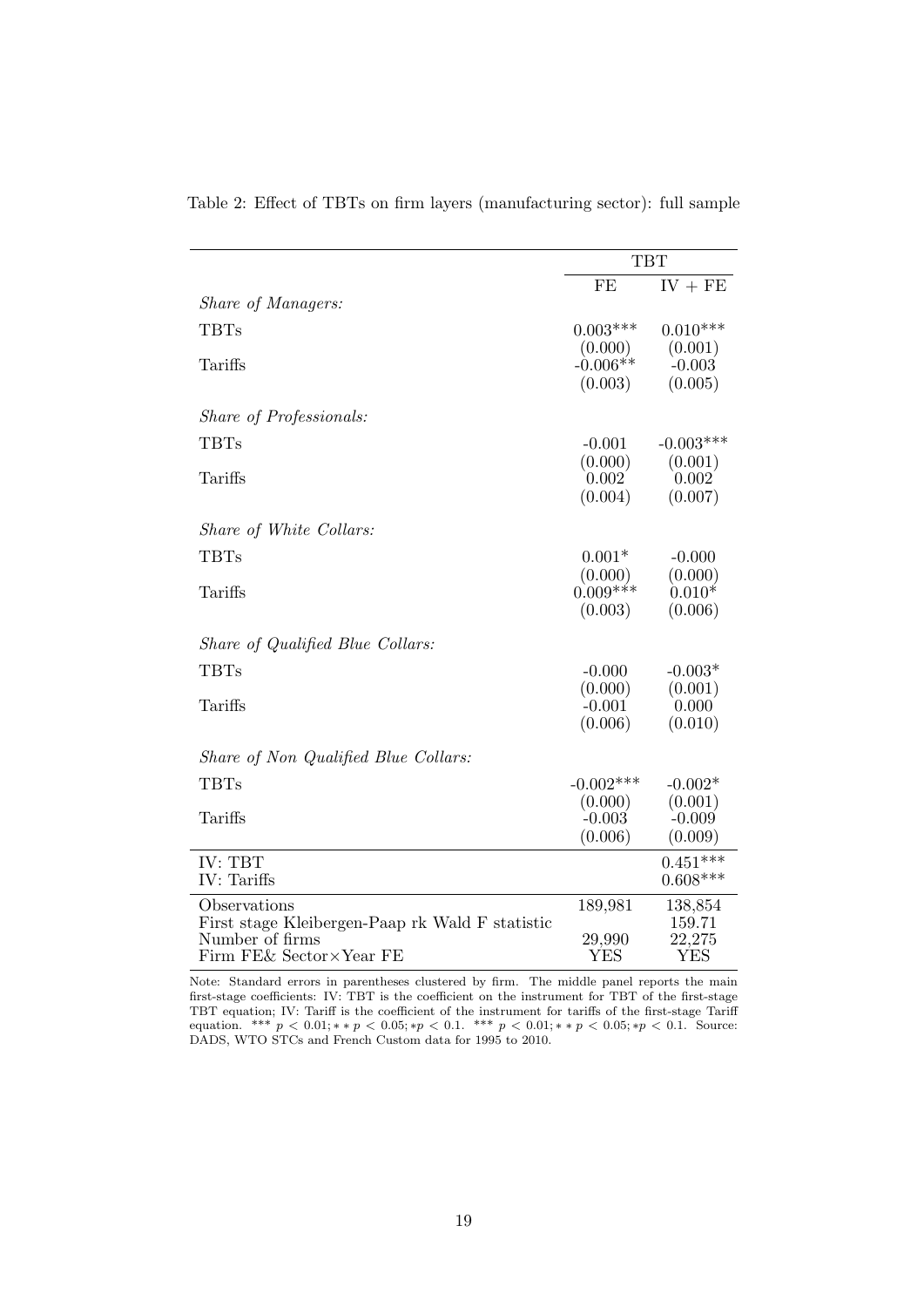#### 4.2 Top exporters serving more than 6 markets

As discussed above, firms may endogenously self-select into destinations having large or small number of STCs on TBT. For instance, following a positive productivity shock (notice that the average productivity of the firm is captured by fixed effects), a firm may decide to enter a promising but costly (TBT-imposing) product-destination market. Our IV approach takes care of this concern under the assumption that the instrument is uncorrelated with firm-level productivity shocks. Another way to (imperfectly) address this concern, is using a sub-sample of firms with an arguably homogeneous productivity level, and probably similar productivity pattern. To this end, in Table [3](#page-21-0) we include only firms that serve more than 6 markets (the 95th percentile of the distribution of markets served by firms on average over the period), and thus arguably having a homogeneously high productivity level.<sup>35</sup> In this sub-sample of firms the share of managers is on average higher than for full sample of firm used on our baseline (respectively 20% for firms with at least one TBT and 15% for firms without TBTs). All the other occupation shares are similar to the ones observed in the whole manufacturing sample. Results reported in Table [3](#page-21-0) confirm our baseline findings, showing that, also for the most productive firms exporting in at least 6 markets, the presence of stringent standards at destination drives companies towards a new organizational structure relying on a higher share of managers and lower share of professionals (the coefficients on qualified and non-qualified blue collar jobs are similar to the baseline estimation but imprecisely estimated).<sup>36</sup>

#### 4.3 Managerial sub-layers

The key result so far is the positive effect of TBTs on the share of managers within the firm. However, this macro-occupational group covers a wide range of occupations (from 21 to 38 PCS French occupational code), such as directors, sales managers, engineers etc. So, testing the effect of TBTs on each sub-layer belonging to the managerial layer may help uncovering the specific channel driving the baseline results discussed above. We, therefore, split the managerial layer into 4 finer sub-layers:  $(i)$ CEOs;<sup>37</sup> (ii) sale executives; (iii) engineers and (iv) other top managers (lawyers, doctors, professors, etc.).<sup>38</sup>

<sup>35</sup>In moving from full sample to multi-destination firms (i.e. those with more than 6 destinations) the number of observations shrinks by 66% as we loose small firms with very incomplete time span and firms exporting to a very small set of destinations.

<sup>&</sup>lt;sup>36</sup>The table also reports the first-stage coefficients of the instruments and the Kleibergen-Paap Wald F test that shows no evidence of weak instruments problems.

 $37$ In the French occupation classification the CS=2 refers to "Chef d'entreprise salarie" which is loosely translated here as CEO. For simplicity we keep this definition of CEO in what follows with the disclaimer of imperfect translation.

 $38\text{We divide the category management into the following categories: CEOs: CS=2; Sales Executives: CS=37; English18, and the following categories are used to determine the same method.$ neers: CS=38 and Other professionals: CS=31-33-34-35.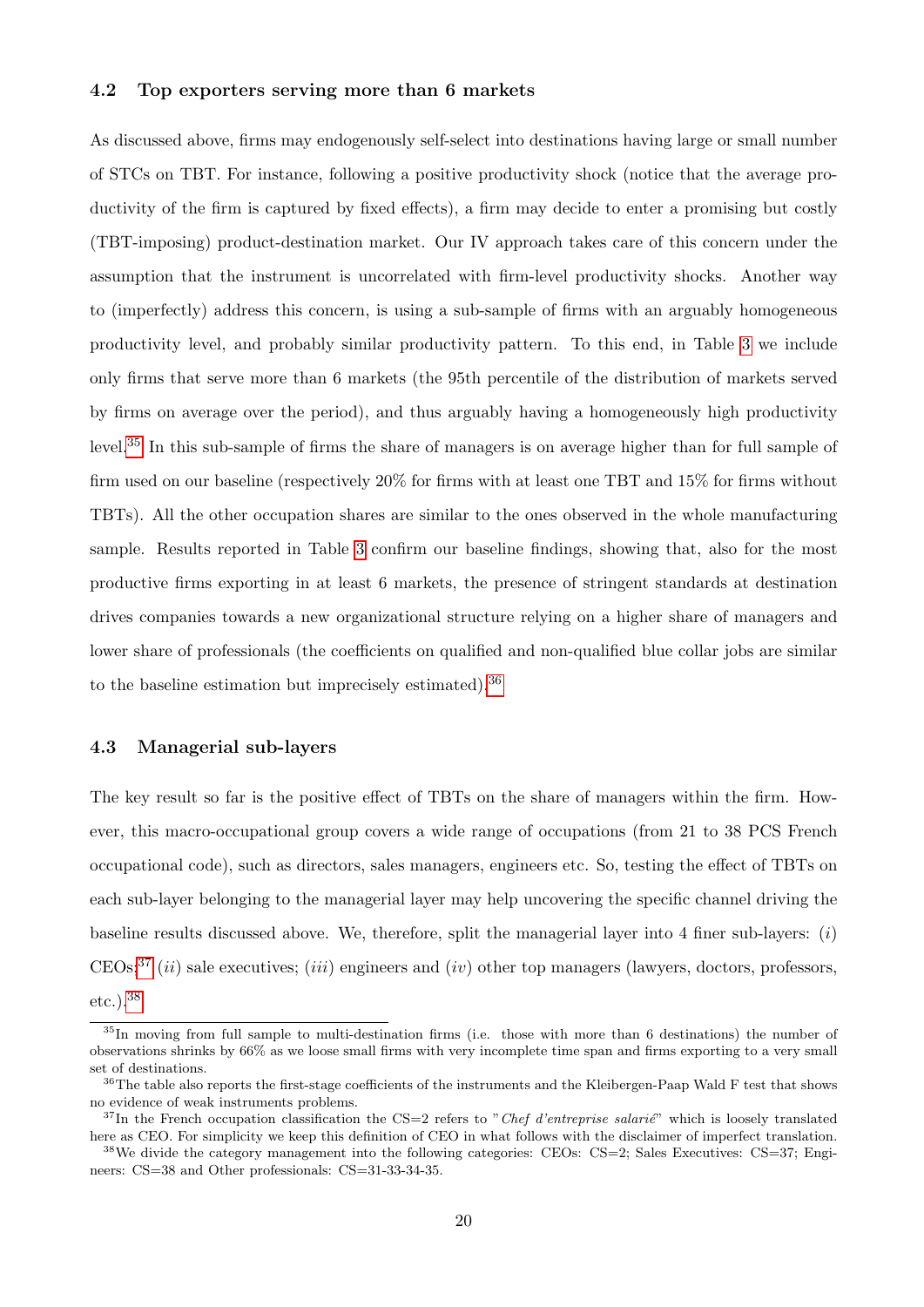|                                                 |                     | <b>TBT</b>          |
|-------------------------------------------------|---------------------|---------------------|
|                                                 | FE                  | $IV + FE$           |
| <i>Share of Managers:</i>                       |                     |                     |
| <b>TBTs</b>                                     | $0.002***$          | $0.008***$          |
|                                                 | (0.0007)            | (0.001)             |
| Tariffs                                         | $-0.003$<br>(0.009) | 0.004<br>(0.011)    |
|                                                 |                     |                     |
| <i>Share of Professionals:</i>                  |                     |                     |
| <b>TBTs</b>                                     | $-0.001$            | $-0.003**$          |
|                                                 | (0.0007)            | (0.001)             |
| Tariffs                                         | $-0.013$            | $-0.001$            |
|                                                 | (0.011)             | (0.014)             |
| Share of White Collars:                         |                     |                     |
| <b>TBTs</b>                                     | 0.0007              | $-0.0006$           |
|                                                 | (0.0006)            | (0.0009)            |
| Tariffs                                         | 0.012               | 0.004               |
|                                                 | (0.009)             | (0.013)             |
| Share of Qualified Blue Collars:                |                     |                     |
| <b>TBTs</b>                                     | $-0.0007$           | $-0.002$            |
|                                                 | (0.001)             | (0.001)             |
| Tariffs                                         | $-0.005$            | $-0.006$            |
|                                                 | (0.014)             | (0.018)             |
| Share of Non Qualified Blue Collars:            |                     |                     |
| <b>TBTs</b>                                     | $-0.001*$           | $-0.001$            |
|                                                 | (0.0008)            | (0.001)             |
| Tariffs                                         | 0.011               | 0.001               |
|                                                 | (0.013)             | (0.016)             |
| IV: TBT                                         |                     | $0.468***$          |
| IV: Tariffs                                     |                     | $0.583***$          |
| Observations                                    | 64,045              | 63,250              |
| First stage Kleibergen-Paap rk Wald F statistic |                     | 169.03              |
| Number of firms<br>Firm FE& Sector×Year FE      | 8,399<br><b>YES</b> | 7,392<br><b>YES</b> |
|                                                 |                     |                     |

<span id="page-21-0"></span>Table 3: Effect of TBTs on firm layers (manufacturing sector). Top exporters serving more than 6 markets.

 $\overline{a}$ 

Note: Standard errors in parentheses clustered by firm. The middle panel reports the main first-stage coefficients: IV: TBT is the coefficient on the instrument for TBT of the first-stage TBT equation; IV: Tariff is the coefficient of the instrument for tariffs of the first-stage Tariff equation. \*\*\*  $p < 0.01; * p < 0.05; *p < 0.1$ . \*\*\*  $p < 0.01; * p < 0.05; *p < 0.1$ . Source: DADS, WTO STCs and French Custom data for 1995 to 2010.

The share of CEOs represents on average (as full time equivalent) the 3.4% of the total employment of the firm, the sale executives the 6.8%, the engineers the 4.7% and finally other top managers account for the 1.2% of total employment. In Table [\(4\)](#page-22-0) we report the share of these categories for firms facing TBTs and other TBT-free firms. It clearly emerges that, on average, firms facing at least one TBT have higher shares of engineers. This is probably due to the fact that engineers are needed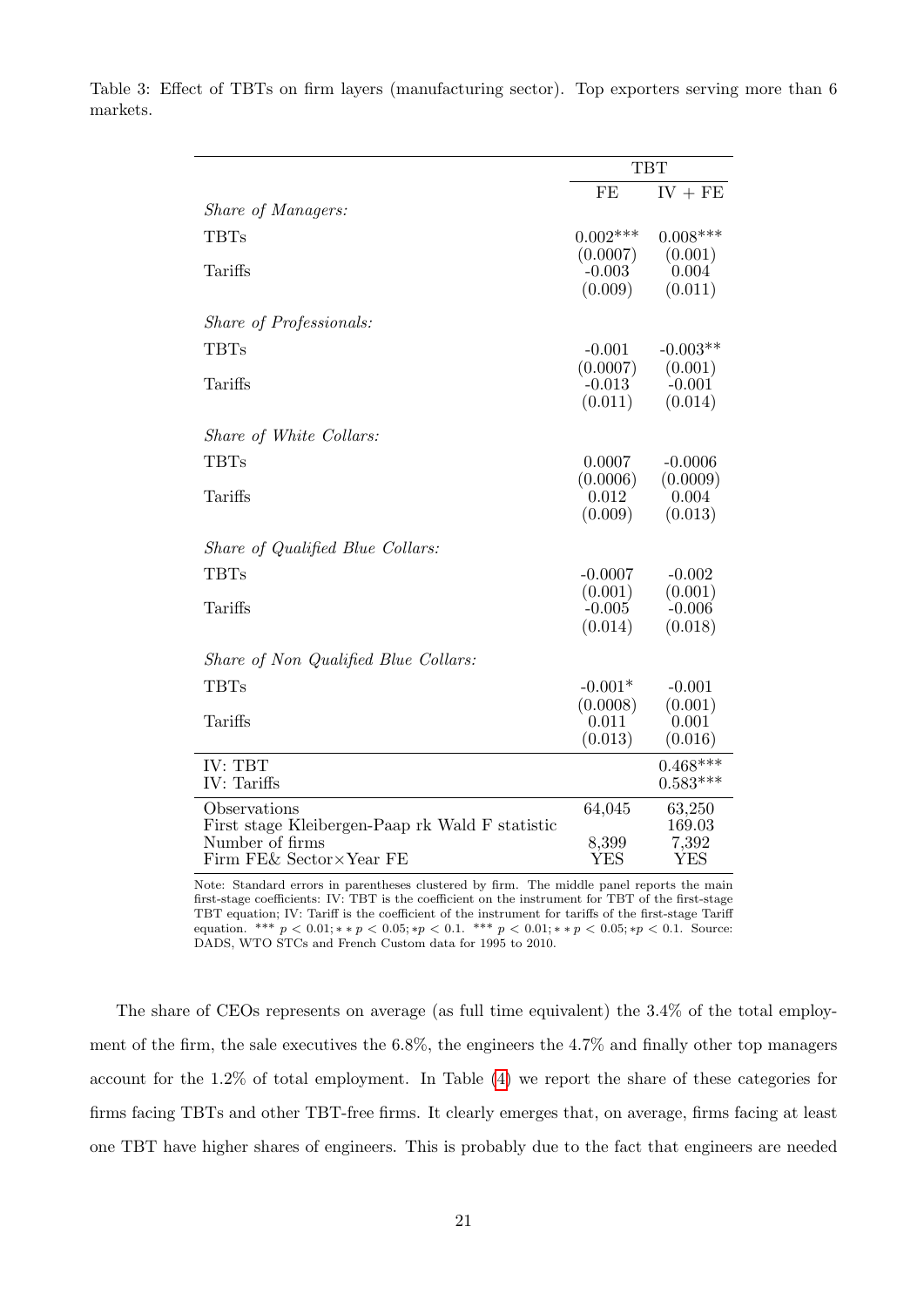<span id="page-22-0"></span>to adapt the product to a foreign technical standard and overcome the fixed export cost implied by the presence of a TBT.

|                           | At least one TBT TBT-free |     |
|---------------------------|---------------------------|-----|
| Occupations $(\%)$        |                           |     |
| Share of CEOs             | 1.7                       | 2.3 |
| Share of sales executives | 6.4                       | 4.3 |
| Share of engineers        | 10.3                      | 5.8 |
| Share of other managers   | 0.3                       | በ 6 |

Table 4: Share of managers in managerial sub-layers

Source: DADS, WTO STCs and French Custom data for 1995 to 2010.

In Table [5](#page-23-0) we show baseline specification results on each of the occupation category composing the managerial group. From Table [5](#page-23-0) it emerges that the positive effect we observe in Table [2](#page-19-0) on managers is mainly driven by a positive effect on both the share of engineers and the share of sales executives. Facing one additional TBT would increase the share of engineers by 0.6 percentage points and the share of sales executives by 0.3 percentage points (see IV specification in column 2). Firms facing an additional TBT have to adapt their products to meet the technical standard; and engineers are the most needed occupations to this end. The result on the CEOs is significant when estimated via IV, with TBT increasing the share of heads by 0.1 percentage point.

We next move to the sample of top exporters serving more than 6 markets. In this sub-sample of firms the share of engineers is on average higher than for full sample of firm used on our baseline (respectively 11% for firms with at least one TBT and 7% for firms without TBTs). All the other shares are similar to the ones observed in the whole manufacturing sample. Regression results reported in Table [6](#page-24-0) confirm the findings in the full sample, with stringent TBTs implying an increase in the share of engineers and CEOs needed to comply with the new technical standard at destination.

#### 4.4 The effect of TBTs on the probability to add layers

The increase in the occupational composition of French firms may come along with a change in the hierarchies within the firm. Indeed, in line with the literature exploring how firms (re)organize production in hierarchies to economize on their use of knowledge [\(Garicano](#page-28-0) [\(2000\)](#page-28-0); [Caliendo and](#page-27-0) [Rossi-Hansberg](#page-27-0) [\(2012\)](#page-27-0); [Rossi-Hansberg et al.](#page-28-0) [\(2020\)](#page-28-0); [Guadalupe and Wulf](#page-28-0) [\(2010\)](#page-28-0)), it may be the case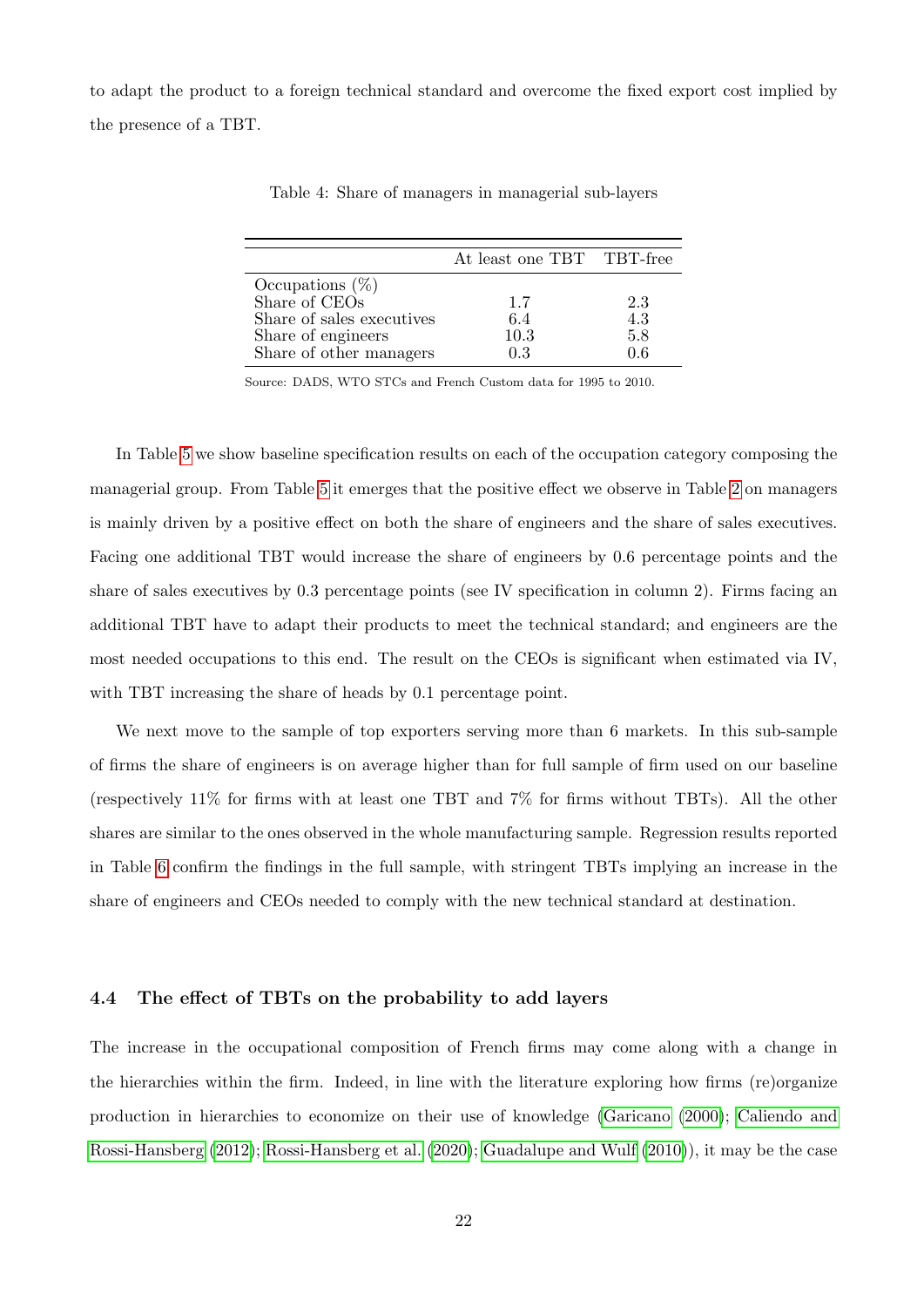|                                                 |             | A.TBT        |
|-------------------------------------------------|-------------|--------------|
|                                                 | FE          | $IV + FE$    |
| Share of CEOs:                                  |             |              |
| TBTs                                            | $-0.0001$   | $0.001***$   |
|                                                 | (0.0002)    | (0.0004)     |
| Tariffs                                         | 0.001       | 0.004        |
|                                                 | (0.001)     | (0.003)      |
| <i>Share of Sales Executives:</i>               |             |              |
| TBTs                                            | $0.0009*$   | $0.003***$   |
|                                                 | (0.0005)    | (0.001)      |
| Tariffs                                         | $-0.004*$   | $-0.005*$    |
|                                                 | (0.002)     | (0.003)      |
| <i>Share of Engineers:</i>                      |             |              |
| TBTs                                            | $0.002***$  | $0.006***$   |
|                                                 | (0.0005)    | (0.001)      |
| Tariffs                                         | $-0.003*$   | $-0.003$     |
|                                                 | (0.002)     | (0.003)      |
| Share of Other Top Managers:                    |             |              |
| <b>TBTs</b>                                     | $-0.0002**$ | $-0.0005***$ |
|                                                 | (0.0001)    | (0.0002)     |
| Tariffs                                         | $-0.0003$   | 0.0013       |
|                                                 | (0.0009)    | (0.001)      |
| IV: TBT                                         |             | $0.451***$   |
| IV: Tariff                                      |             | $0.608***$   |
| Observations                                    | 189,981     | 138,854      |
| First stage Kleibergen-Paap rk Wald F statistic |             | 159.71       |
| Number of firms                                 | 29,990      | 22,275       |
| Firm FE& Sector×Year FE                         | <b>YES</b>  | <b>YES</b>   |

<span id="page-23-0"></span>Table 5: Effect of TBTs on managerial sub-layers (manufacturing sector): full sample

Note: Standard errors in parentheses clustered by firm. The middle panel reports the main firststage coefficients: IV: TBT is the coefficient on the instrument for TBT of the first-stage TBT equation; IV: Tariff is the coefficient of the instrument for tariffs of the first-stage Tariff equation. \*\*\*  $p < 0.01; * p < 0.05; *p < 0.1.$  \*\*\*  $p < 0.01; * p < 0.05; *p < 0.1.$  Source: DADS, WTO STCs and French Custom data for 1995 to 2010.

that the increase in the skill-intensive fixed export cost implied by a new standard at destination is faced by the  $ad - hoc$  introduction of a hierarchical layer in the firm. Therefore, in this section we also test if the increasing complexity faced by firms in export markets has an impact on the number of hierarchical layers in the organization of the firm, i.e. the extensive vertical margin of the organizational structure.

Table [7](#page-25-0) shows regression results both from OLS and 2SLS fixed effects models (along the lines of the model in equation  $(1)$ ) but using, in turn, three different dependent variables:  $(i)$  the total number of hierarchical layers in the firm,  $(ii)$  the probability of adding a sub-layer among the top management positions (sale executives, engineers and other top managers), and (iii) the probability of adding a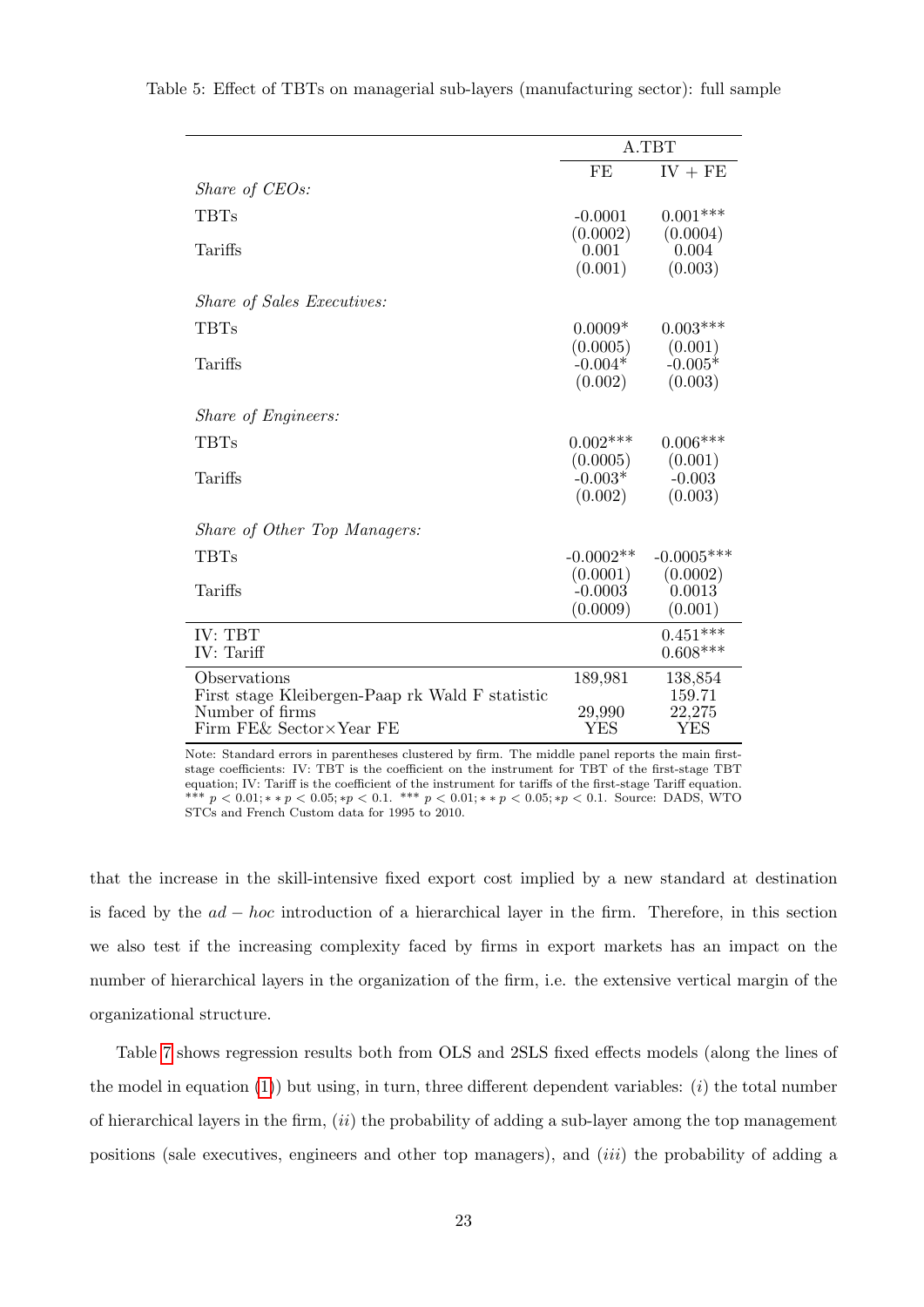|                                                 |                  | <b>TBT</b>       |
|-------------------------------------------------|------------------|------------------|
|                                                 | FE               | $IV + FE$        |
| Share of CEOs:                                  |                  |                  |
| <b>TBTs</b>                                     | $-0.0001$        | $0.0005*$        |
|                                                 | (0.0002)         | (0.0003)         |
| Tariffs                                         | 0.007<br>(0.005) | 0.009<br>(0.006) |
|                                                 |                  |                  |
| <i>Share of Sales Executives:</i>               |                  |                  |
| <b>TBTs</b>                                     | 0.0003           | 0.0014           |
|                                                 | (0.0005)         | (0.001)          |
| Tariffs                                         | $-0.005$         | $-0.0001$        |
|                                                 | (0.006)          | (0.007)          |
| <i>Share of Engineers:</i>                      |                  |                  |
| <b>TBTs</b>                                     | $0.002***$       | $0.007***$       |
|                                                 | (0.0006)         | (0.001)          |
| Tariffs                                         | $-0.004$         | $-0.005$         |
|                                                 | (0.005)          | (0.005)          |
| Share of Other Top Managers:                    |                  |                  |
| <b>TBTs</b>                                     | $-0.0002*$       | $-0.0005***$     |
|                                                 | (0.0001)         | (0.0002)         |
| Tariffs                                         | $-0.001$         | $-0.0001$        |
|                                                 | (0.002)          | (0.003)          |
| IV: TBT                                         |                  | $0.468***$       |
| IV: Tariff                                      |                  | $0.583***$       |
| Observations                                    | 64,045           | 63,250           |
| First stage Kleibergen-Paap rk Wald F statistic |                  | 169.03           |
| Number of firms<br>Firm FE& Sector×Year FE      | 8,399<br>YES     | 7,392<br>YES     |
|                                                 |                  |                  |

<span id="page-24-0"></span>Table 6: Effect of TBTs on managerial sub-layers (manufacturing sector). Top exporters serving more than 6 markets.

> Note: Standard errors in parentheses clustered by firm. The middle panel reports the main firststage coefficients: IV: TBT is the coefficient on the instrument for TBT of the first-stage TBT equation; IV: Tariff is the coefficient of the instrument for tariffs of the first-stage Tariff equation. \*\*\*  $p < 0.01$ ; \*\* $p < 0.05$ ; \* $p < 0.1$ . \*\*\*  $p < 0.01$ ; \*\* $p < 0.05$ ; \* $p < 0.1$ . Source: DADS, WTO STCs and French Custom data for 1995 to 2010.

sub-layer among heads of enterprise (including CEOs or firm directors).<sup>39</sup> Unfortunately, we could not replicate exactly the same dependent variable as in [Guadalupe and Wulf](#page-28-0) [\(2010\)](#page-28-0) because we do not have information on who is reporting directly to the CEO and on who covers division manager positions in the firm.

Results reported in Table [\(7\)](#page-25-0) show that TBTs have a positive but imprecisely estimated effect on the total number of layers (t-stat 1.7, see column 2 in Table [7\)](#page-25-0). Conversely, TBT have a positive and significant effect (2SLS specification) on the probability of adding a new sub-layer at the top of

<sup>&</sup>lt;sup>39</sup>We grouped sales executives, engineers and other top-managers in a single category for the sake of table readability. The effect of TBT on each specific managerial job is not statistically significant (results available upon request).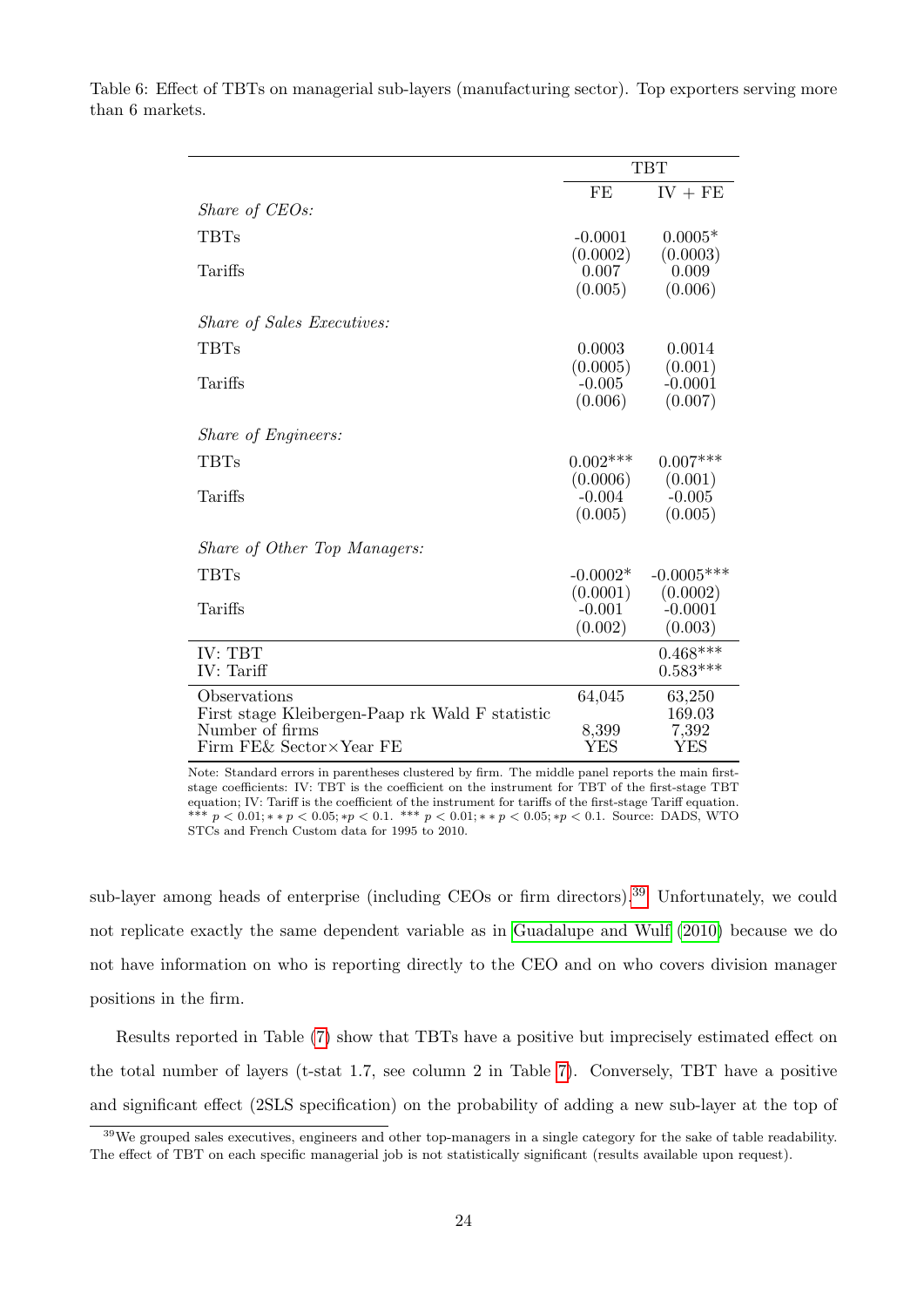<span id="page-25-0"></span>the firm's hierarchy (CEOs). We can therefore conclude that the imposition of a new TBT does not change the number of layers in the firm but positively affects the probability of adding a new sub-layer at CEO level. In particular, TBTs make firms more likely to add a layer at the CEO level by 1.1 percentage points. By combining estimation results on the total number of layers in the firm with the probability of adding a new sub-layer at CEO level, we may conclude that the imposition of a new TBT among firm's markets pushes the firm to increase the number of sub-layers at the top of the hierarchy and reduce the number of layer at the bottom of the hierarchy in order to keep constant the number of layers in the firm.

Table 7: Effect of TBTs on the firm organization (manufacturing sector)

|                                                 |           | <b>TBT</b> |
|-------------------------------------------------|-----------|------------|
|                                                 | FE        | $IV + FE$  |
| <i>Total layers:</i>                            |           |            |
| <b>TBTs</b>                                     | 0.000     | 0.012      |
|                                                 | (0.003)   | (0.007)    |
| Tariffs                                         | 0.024     | $-0.018$   |
|                                                 | (0.025)   | (0.04)     |
| Probability of adding a top manager:            |           |            |
| <b>TBTs</b>                                     | $-0.000$  | $-0.004$   |
|                                                 | (0.001)   | (0.002)    |
| Tariffs                                         | $-0.022$  | $-0.028$   |
|                                                 | (0.014)   | (0.023)    |
| Probability of adding a CEO:                    |           |            |
| <b>TBTs</b>                                     | $-0.000$  | $0.011*$   |
|                                                 | (0.003)   | (0.006)    |
| Tariffs                                         | $0.041**$ | 0.022      |
|                                                 | (0.019)   | (0.03)     |
| IV: TBT                                         |           | $0.451***$ |
| IV: Tariff                                      |           | $0.608***$ |
| Observations                                    | 189,996   | 138,861    |
| First stage Kleibergen-Paap rk Wald F statistic |           | 159.71     |
| Number of firms                                 | 29,990    | 22,275     |
| Firm FE& Sector×Year FE                         | YES       | YES        |

Note: Standard errors in parentheses clustered by firm. The middle panel reports the main first-stage coefficients: IV: TBT is the coefficient on the instrument for TBT of the first-stage TBT equation; IV: Tariff is the coefficient of the instrument for tariffs of the first-stage Tariff equation. \*\*\*  $p < 0.01; * p < 0.05; *p < 0.1.$  \*\*\*  $p < 0.01; * p < 0.05; *p < 0.1.$  Source: DADS, WTO STCs and French Custom data for 1995 to 2010.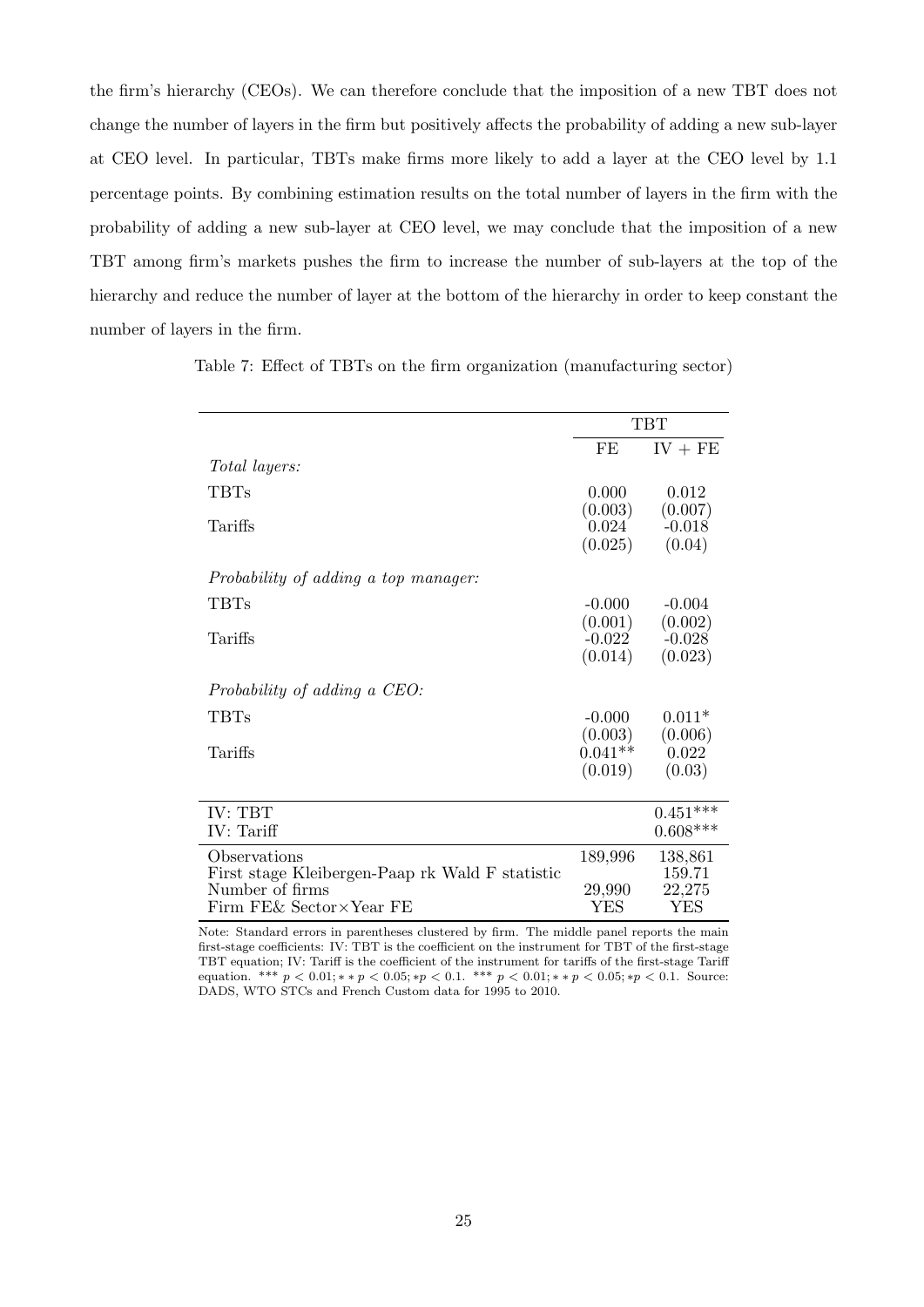## <span id="page-26-0"></span>5 Concluding remarks

This paper provides an empirical assessment of the effect of stringent technical standards at destination on the occupational composition of exporting firms. Making use of detailed firm level matched employer-employee data for the universe of French exporters, with information on exports by destination country and Specific Trade Concern (STC) data released by the WTO on restrictive TBTs, we identify the effect of such NTMs exploiting (unexpected) changes in trade restrictive TBTs imposed on EU exports by importing countries.

We find that TBTs, by rising the fixed costs associated to serve a given destination (adaptation cost), change the skill composition of firms' workforce towards skill intensive occupations. In particular, one additional restrictive TBT among the destination-product combinations served by the firm increases the share of managers by one percentage point, and reduces the share of professional, qualified and non-qualified blue collar jobs respectively by 0.3, 0.3 and 0.2 percentage points. Among the managerial occupations, the share of engineers in production is the most affected by the imposition of restrictive TBT at destination. This supports the idea that new stringent technical standard at destination forces the firm to adapt workforce composition by hiring workers (engineers) able to adapt the product to the new standard.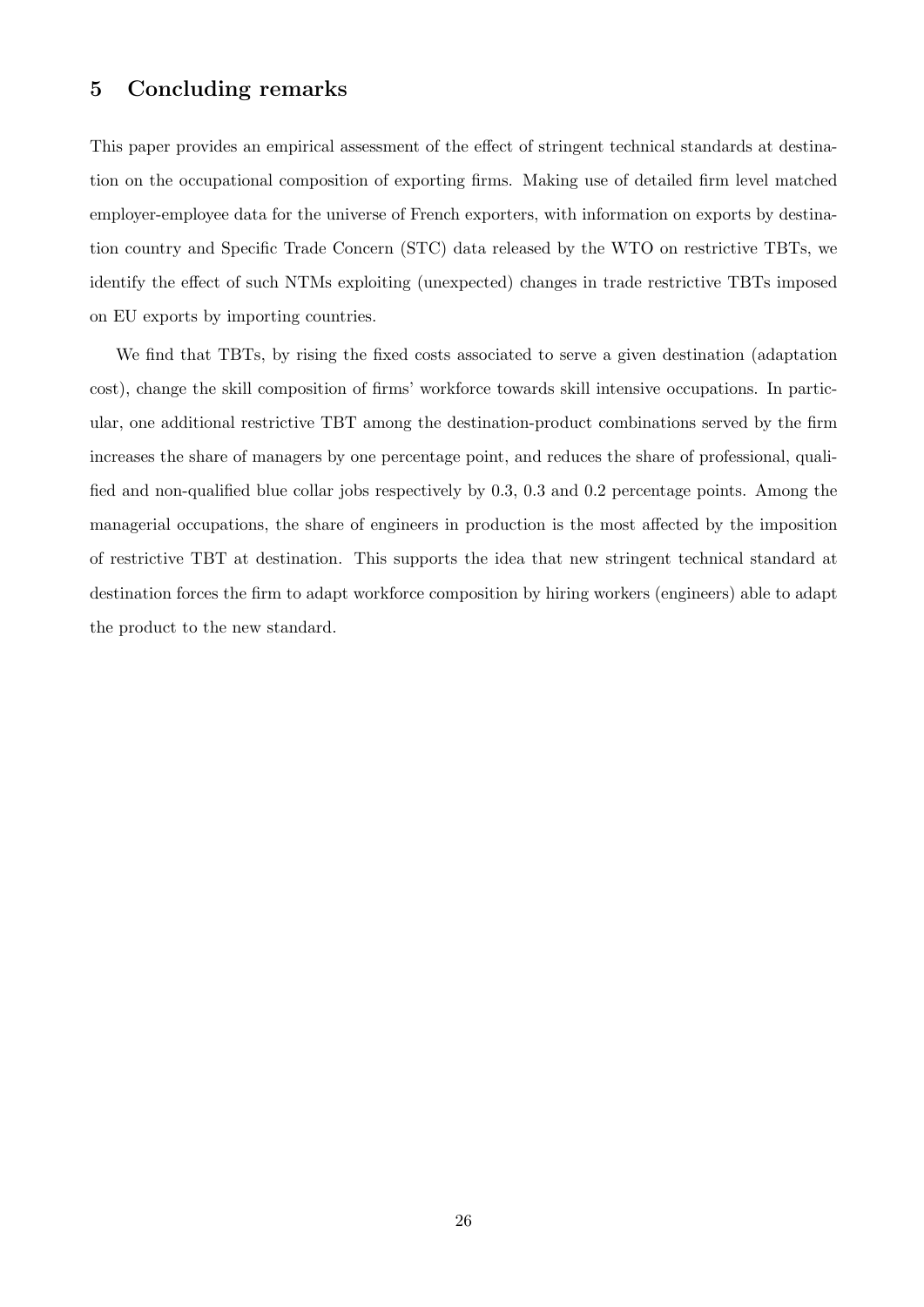## <span id="page-27-0"></span>References

- Acemoglu, D., D. Autor, D. Dorn, G. H. Hanson, and B. Price (2016). Import competition and the great us employment sag of the 2000s. Journal of Labor Economics 34 (S1), S141–S198.
- Autor, D., D. Dorn, and G. H. Hanson (2013). The china syndrome: Local labor market effects of import competition in the united states. American Economic Review 103 (6), 2121–2168.
- Bas, M. and P. Bombarda (2013). Chinese Trade Reforms, Market Access and Foreign Competition: the Patterns of French Exporters. World Bank Economic Review vol. 27(1). First published online June 25, 2012. $(1), 80-108$ .
- Bernard, A. B., S. J. Redding, and P. K. Schott (2011). Multiproduct firms and trade liberalization. The Quarterly Journal of Economics 126 (3), 1271–1318.
- Beverelli, C., M. Boffa, and A. Keck (2019, November). Trade policy substitution: theory and evidence. Review of World Economics (Weltwirtschaftliches Archiv) 155 (4), 755–783.
- Biscourp, P. and F. Kramarz (2007). Employment, skill structure and international trade: Firm-level evidence for france. Journal of International Economics  $72(1)$ ,  $22 - 51$ .
- Brambilla, I., D. Lederman, and G. Porto (2012). Exports, export destinations and skills. American Economic Review 102, 3406–3438.
- Bresnahan, T. F., E. Brynjolfsson, and L. M. Hitt (2002, 02). Information Technology, Workplace Organization, and the Demand for Skilled Labor: Firm-Level Evidence\*. The Quarterly Journal of Economics  $117(1)$ , 339-376.
- Burstein, A. and J. Vogel (2017). International Trade, Technology, and the Skill Premium. Journal of Political Economy 125 (5), 1356–1412.
- Caliendo, L., F. Monte, and E. Rossi-Hansberg (2015). The anatomy of French production hierarchies. Journal of Political Economy 123 (4), 809–852.
- Caliendo, L. and E. Rossi-Hansberg (2012). The impact of trade on organization and productivity. Quarterly Journal of Economics 127 (3), 1393–1467.
- Chaney, T. (2008). Distorted gravity: The intensive and extensive margins of international trade. American Economic Review 98 (4), 1707–0721.
- Crivelli, P. and J. Groeschl (2016, March). The Impact of Sanitary and Phytosanitary Measures on Market Entry and Trade Flows. The World Economy 39(3), 444–473.
- Feenstra, R. C., H. Ma, and Y. Xu (2019, September). US exports and employment. Journal of International Economics 120, 46–58.
- Fontagn´e, L., O. Gianluca, and P. Roberta (2020). Making (Small) Firms Happy? The Heterogeneous Effect of Trade Facilitation Measures. Review of International Economics forthcoming.
- Fontagné, L. and G. Orefice (2018). Let's try next door: Technical barriers to trade and multidestination firms. European Economic Review 101, 643–663.
- Fontagn´e, L., G. Orefice, R. Piermartini, and N. Rocha (2015). Product standards and margins of trade: Firm-level evidence. Journal of International Economics  $97(1)$ , 29-44.
- Fontagné, L., A. Secchi, and C. Tomasi (2018). Exporters product vectors across markets. *European* Economic Review 110, 150–180.
- Francois, J., M. Manchin, and H. Norberg (2011). European perspectives on NTM and tariff liberalization. Technical report, ESRI Discussion Paper, Series.
- Friedrich, B. U. (2020). Trade Shocks, Firm Hierarchies, and Wage Inequality.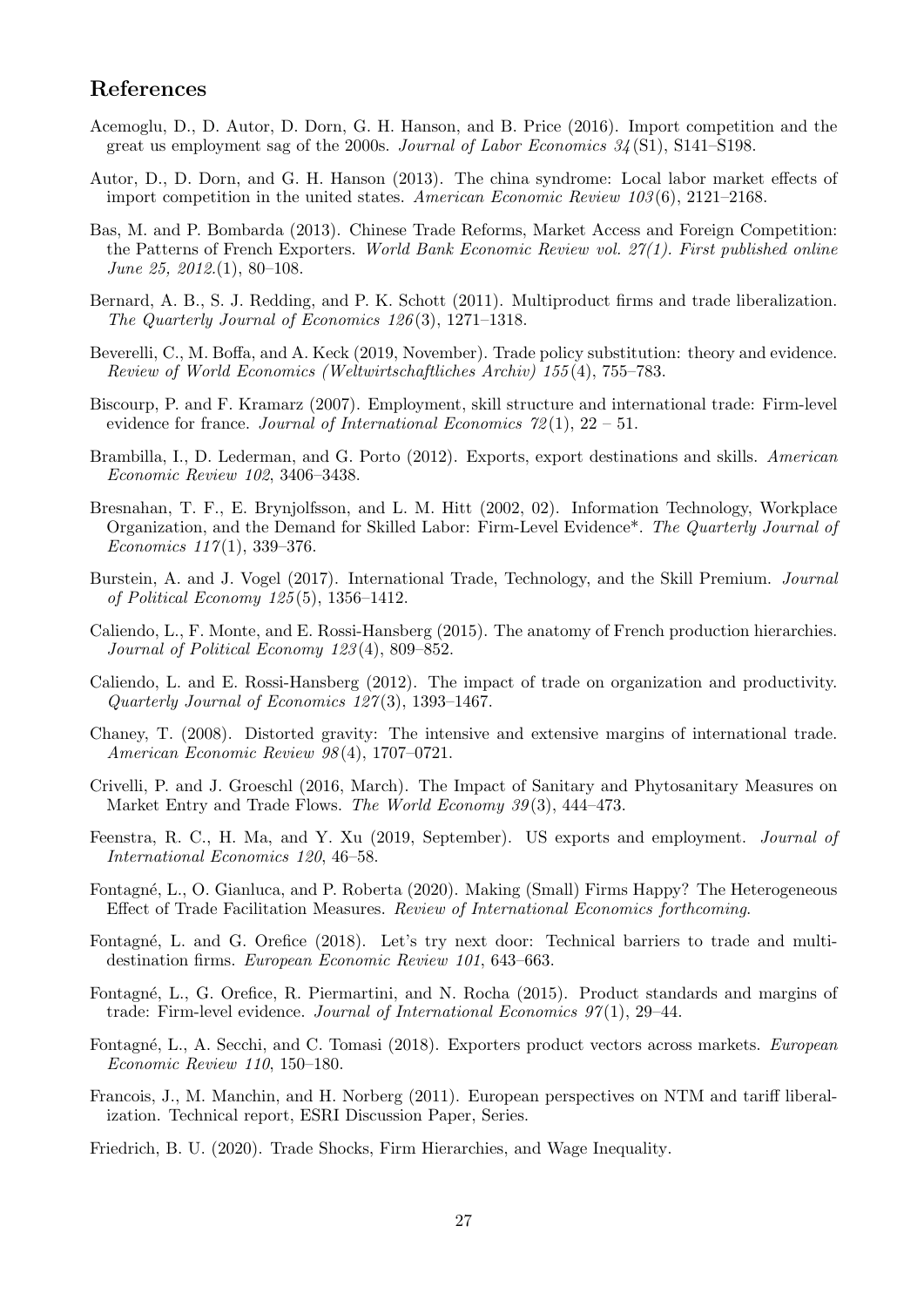- <span id="page-28-0"></span>Garicano, L. (2000). Hierarchies and the organization of knowledge in production. Journal of Political Economy 108 (5), 874–904.
- Goos, M., A. Manning, and A. Salomons (2014). Explaining job polarization: Routine-biased technological change and offshoring. American Economic Review 104 (8), 2509–2526.
- Grundke, R. and C. Moser (2019). Hidden protectionism? evidence from non-tariff barriers to trade in the united states. Journal of International Economics 117, 143 – 157.
- Guadalupe, M., H. Li, and J. Wulf (2014, April). Who Lives in the C-Suite? Organizational Structure and the Division of Labor in Top Management. Management Science  $60(4)$ , 824–844.
- Guadalupe, M. and J. Wulf (2010, October). The Flattening Firm and Product Market Competition: The Effect of Trade Liberalization on Corporate Hierarchies. American Economic Journal: Applied Economics 2(4),  $105-127$ .
- Harrigan, J. and A. Reshef (2015). Skill-biased heterogeneous firms, trade liberalization and the skill premium. *Canadian Journal of Economics 48*(3), 1024–1066.
- Harrigan, J., A. Reshef, and F. Toubal (2020). The march of the techies: Job polarization within and between firms. Research Policy, 104008.
- Keller, W. and H. Utar (2016). International trade and job polarization: Evidence at the worker-level. Technical report, National Bureau of Economic Research.
- Matsuyama, K. (2007). Beyond icebergs: Towards a theory of biased globalization. Review of Economic Studies 74, 237–53.
- Maurin, E., M. Thoenig, and D. Thesmar (2002). Globalization and the demand for skill: an export based channel. Centre for Economic Policy Research (CEPR) working paper, 3406 .
- Mayer, T., M. J. Melitz, and G. I. Ottaviano (2014). Market size, competition, and the product mix of exporters. American Economic Review 104 (2), 495–536.
- Orefice, G. (2017). Non-tariff measures, specific trade concerns and tariff reduction. The World Economy  $40(9)$ , 1807–1835.
- Rossi-Hansberg, E., L. Caliendo, G. Mion, and L. D. Opromolla (2020). Productivity and organization in portuguese firms. Journal of Political Economy forthcoming.
- Sforza, A. (2019). Shocks and the organization of the firm: Who pays the bill? Mimeo University of Bologna.
- UNCTAD (2019). International classification of non-tariff measures. Technical report, UNCTAD.
- Van Reenen, J., N. Bloom, K. Manova, S. Teng Sun, and Z. Yu (2020). Trade and Management. CEP Discussion Paper No 1553 .
- WTO (2012). World trade report 2012. trade and public policies: A closer look at non-tariff measures in the 21st century. Technical report, World Trade ORganization.
- Yeaple, S. (2005). A simple model of firm heterogeneity, international trade, and wages. *Journal of* International Economics 65, 1–20.